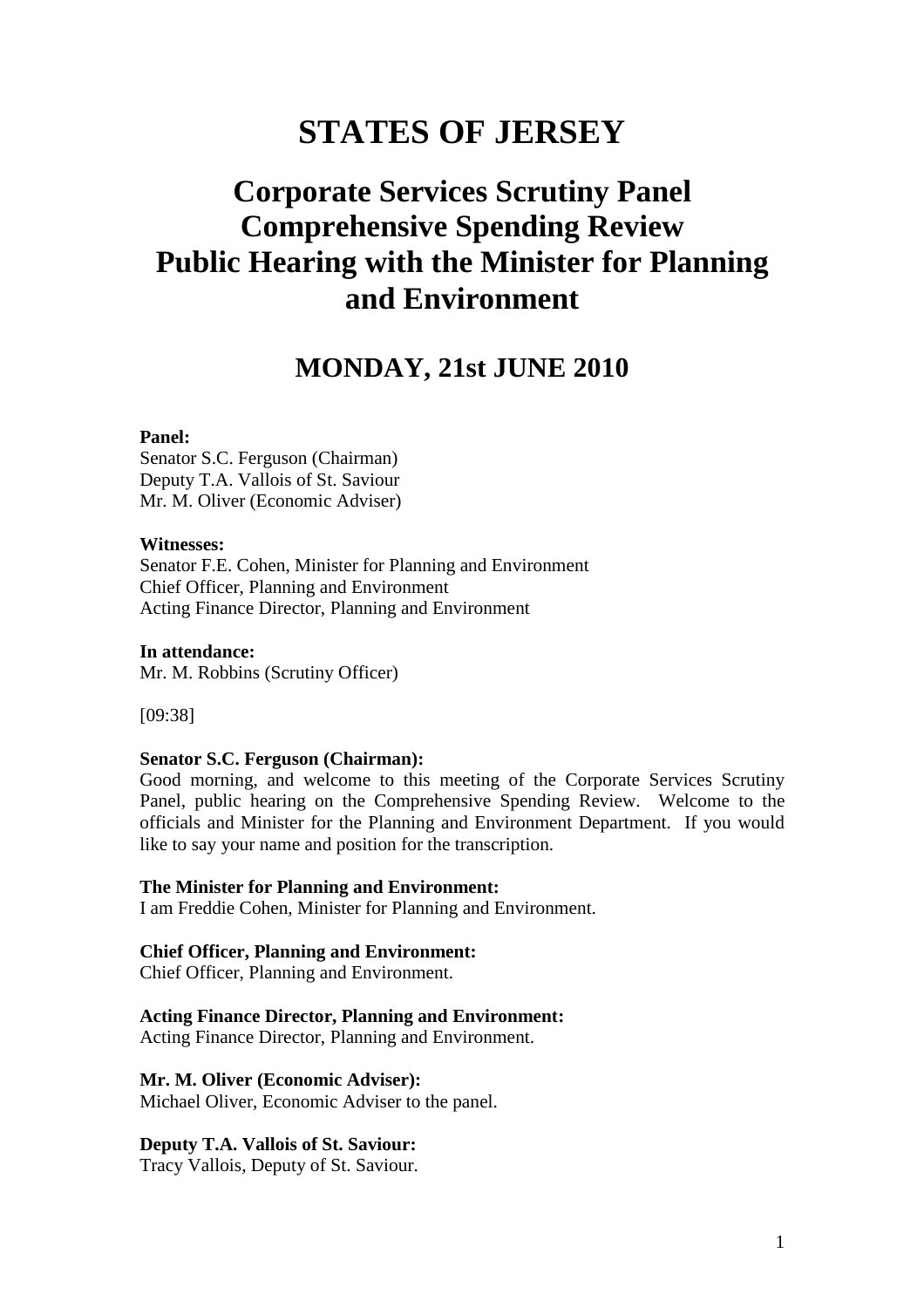#### **Senator S.C. Ferguson:**

Sarah Ferguson, Chairman of the panel.

#### **Mr. M. Robbins (Scrutiny Officer):**

Mick Robbins, Scrutiny Officer.

#### **Senator S.C. Ferguson:**

Right, now we understand that the 2 per cent savings are considered to be business as usual and you are also happy with meeting the challenge of the 10 per cent reduction in budget without cuts to your services. How are you managing to do this when the other departments are having such a problem in cutting so deeply?

#### **The Minister for Planning and Environment:**

We are more creative. Well, firstly, if you look at our cuts the £54,000 is by reducing our energy grant. So clearly reducing our energy grants does not significantly affect our services. It just means that less energy grant work will be done. Some of the other areas, such as £40,000 in filing savings are things that were pretty obvious, clearly will not result in our department being less efficient. In fact it should result in our department being significantly more efficient because we will have closer access to our filing. But one could argue that it is something that we could have done some time ago. The fact is it has been identified now and we propose to get on and do it. There will be some effects. You cannot cut a full time ecology post and make it a part time post without having some effect but we think that the effects will be relatively minimal. Now, when we go on to the larger cuts then very clearly there will be effects for our services but we do have the ability of course of cost recovery in our building and development control areas.

#### **Senator S.C. Ferguson:**

Right. The main area of the grants you give relate to energy efficiency, at what point do you expect these to naturally reduce because there are fewer properties left requiring insulation?

## **The Minister for Planning and Environment:**

The process we are following at the moment is gradually opening up the criteria. So we started with a very tight criteria, we have relaxed the criteria on one or 2 occasions. We will continue to do so until we are satisfied that we have covered the vast majority of low income households in the Island and then it will gradually tail away. I think there is a good couple of years left of good work to be done.

#### **Senator S.C. Ferguson:**

Have you got enough money for that though?

## **The Minister for Planning and Environment:**

We have at the moment but of course each year it depends on the States commitment to the programme. So far the States have been extremely generous and I hope they will continue to do so.

#### **Senator S.C. Ferguson:**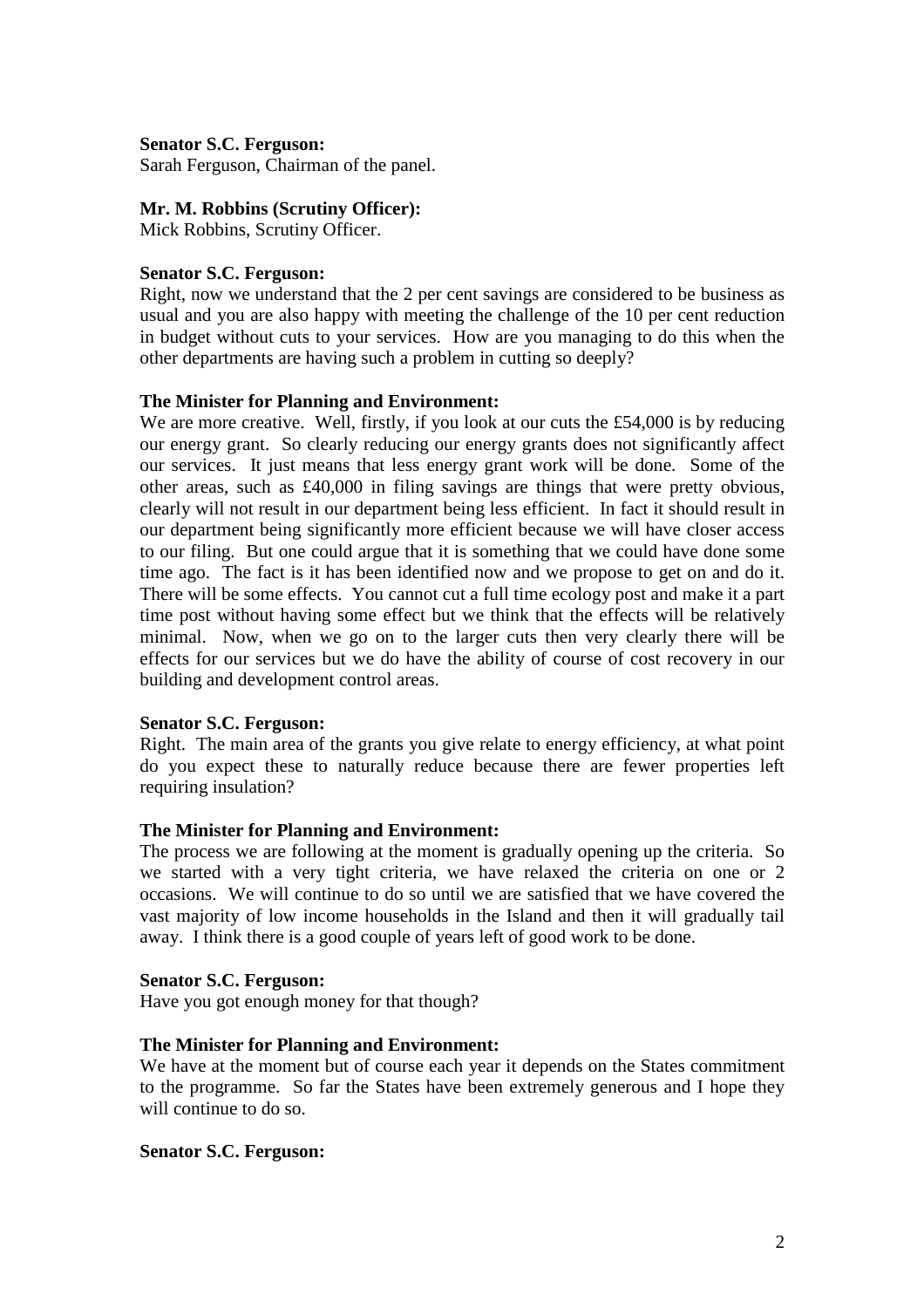Yes, because I noticed this week you have expanded it to include charities or properties for charities and there is enough money in the kitty to do that without cutting?

## **The Minister for Planning and Environment:**

There is, but it depends what you are proposing to do. We are looking, for example, at the moment at extending the programme to boiler replacements. It is a very useful area, it was not something that we previously did. Previously we concentrated on insulation and the primary energy saving targets. We can expand both the target group and the work that we carry out under the programme. But it is has been a very successful programme.

## **Senator S.C. Ferguson:**

Right, now under policy and projects you discuss restructuring of consultancy budget at a saving of £20,000. This is an area that has been regularly comment on by submissions from the public in response to our consultation. How much further can you cut consultancy requirements?

## **The Minister for Planning and Environment:**

It depends what you expect us to deliver. The problem we have is that the more you cut permanent staff the more you increase consultancy because there is a certain level of work that we have to do. If you take, for example, the Island Plan. The Island Plan is being largely carried out in house. Had we chosen instead to outsource the delivery of the main component of the Island Plan that effectively could have come under the general heading of consultancy. So it very much depends on what we do in house and what the constraints are on us in terms of employing more permanent staff. In the current environment it is unlikely that we will be employing many more permanent staff and therefore I would have thought that the consultancy budget, while we can cut it a bit, is under strain. It is under significant strain and there is essential work that we need to do. We will manage but there is very little slack in it.

## **Senator S.C. Ferguson:**

Going on on costs and so on, obviously one of your major unexpected contingency spending has been the various legal actions. How are you going to cope with that in the future?

## **The Minister for Planning and Environment:**

Well, we are doing rather well with legal actions. There seems to be a lot of publicity about it, implying that we are losing most of them, the reality is that we are winning most of them and we are certainly winning the most important legal actions. That does not mean that there will not be some costs but certainly in the case of one or 2 significant legal actions recently we have won them. It is very unpredictable, it is a function of the planning process that there will always be appeals. We have made it significantly worse by the introduction of third party appeals and therefore there is much greater risk of appeals and, of course, risk of losing appeals but you cannot have an open system without having increased risk of legal action.

[09:45]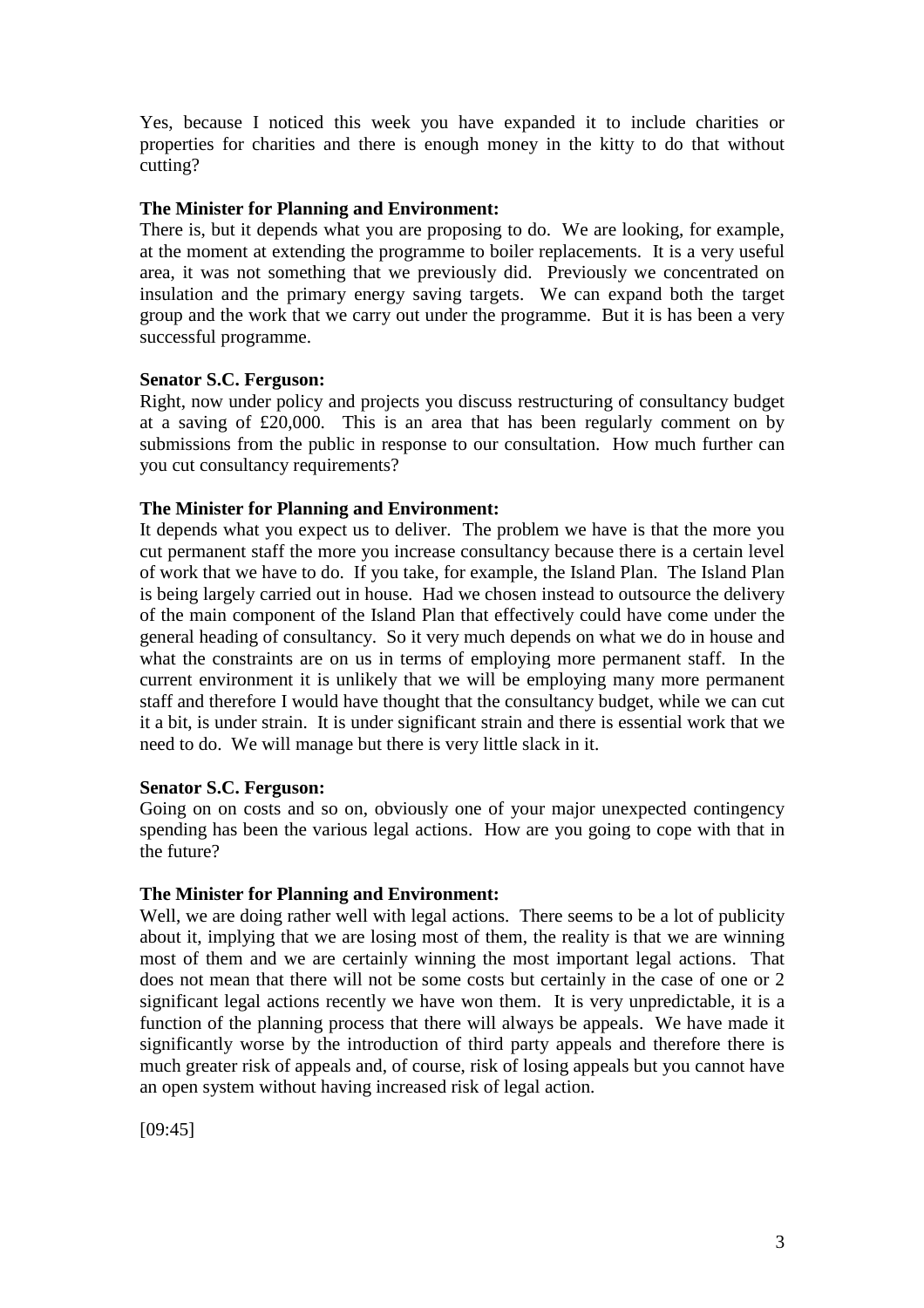I do not think that it would have been the right thing to have failed to have introduce third party appeals. It was a clear commitment of the 2002 planning law, it had not be introduced prior to my appointment and I felt it was the right thing to do to ensure that it was introduced.

#### **Senator S.C. Ferguson:**

Yes. Do you think there is scope also for moving planning review and decisions, consultancy and so on, back into the parishes?

## **The Minister for Planning and Environment:**

It is a tricky one. I was thinking about that this weekend. You probably could. You could probably remove some of the minor applications. There is a number of calls to be made here. The first is that generally I would like to see a continuing increase in the general development order exemptions, so more and more minor works are excluded from the process of making a planning application. One example is we are looking at the moment at exempting loft conversions. Those are the sort of things that either can come out of the planning process altogether or you could end up delegating to the parishes and to the municipality to determine within guidelines. So, yes, there is potential but not in terms of the vast majority of important planning decision making.

#### **Senator S.C. Ferguson:**

Yes, because the French, I think, have a fairly simple system for minor developments, conversion of a utility or something. You go and apparently make your application and if you do not hear to the contrary with a month you can go ahead. Is there scope for that?

#### **The Minister for Planning and Environment:**

I am sure there is scope for increasing the parish involvement. I am not sure that it could be on the basis that if you do not hear in a month you can go ahead, but certainly if you are dealing with a minor alteration to a property I cannot see why that cannot be delegated to the parish authority or exempted altogether. My view is that the majority of minor applications should be exempted altogether. We have already gone a long way towards doing that. You have to deal with issues such as privacy and you will always have the odd one where you wished that you had had more control. That is what comes with exemption through the general development order. But I think the process of reducing the amount of work the Planning Department does is a good one and Andrew Scate has a very good example. He was previously in Southampton. In Southampton they deal with, I think, 2,500 planning applications a year, we also deal with 2,500 planning applications a year. Look at the size of Southampton and look at the size of Jersey. There is clearly something wrong there and it could be that there is over regulation.

#### **Senator S.C. Ferguson:**

Right. You have got a review about to start on the Met Service. When is that going to be completed?

#### **The Minister for Planning and Environment:**

Could Andy answer that as I am not entirely sure.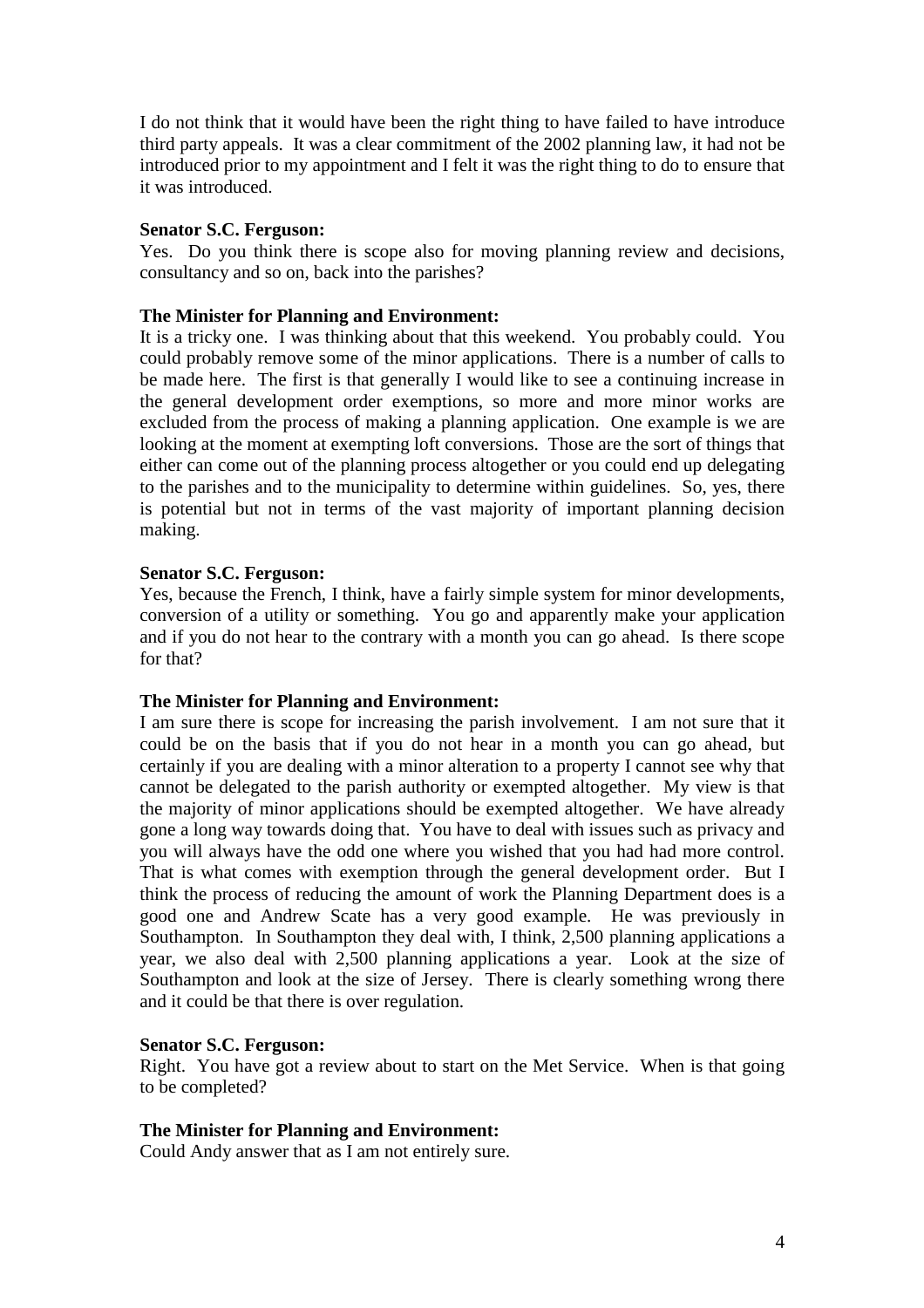## **Chief Officer, Planning and Environment:**

We have started the review, phase one of the review is purely to gather the information, what are we currently doing and what the cost of the various activities in the Met Service are. We are expecting the majority of the review to be complete by the end of this year and probably a final report around February in 2011.

#### **Senator S.C. Ferguson:**

Yes, have you any feeling for that is going to turn out? What sort of savings?

#### **Chief Officer, Planning and Environment:**

We are notionally putting a figure ... we have clearly identified a figure for next year for the Met team of £28,000. We are notionally putting a figure against them for the 2012 and 2013 period, which is a 6 figure potential saving, but that is a target on their gross budget. So we have, in effect, applied the 10 per cent gross savings target to the Met team. That is really the aim that we are trying to achieve. In round terms that is in the order of another  $£100,000$ . So that is the sort of target we are working for, but clearly it could be higher, it could be slightly lower but the review will show us if that is a reasonable assumption of ours.

#### **The Minister for Planning and Environment:**

I would like to make a point, if I can, about the Met Service. I do feel rather sorry for the Met Service, they always bear the brunt of attack during a cost cutting exercise. They do a really first class job and they are already recovering 50 per cent of their costs through selling their services elsewhere. I think they should be applauded for doing so and it is a good example for others to follow.

#### **Senator S.C. Ferguson:**

Yes, because I gather we sell our services, our Met services, to Guernsey.

#### **The Minister for Planning and Environment:**

I think we get in total about £800,000 a year.

#### **Chief Officer, Planning and Environment:**

It is one of the issues that we have, it is called the Jersey Met Service but it is the Channel Islands Weather Service so we provide weather data for Alderney and Guernsey and the surrounding islands, as well as Jersey. So it is a Channel Islands Met Service rather than a Jersey Met Service but, yes, we achieve income from Guernsey States as well as ... Jersey States, Guernsey States, the 2 airports, well 3 airports with Alderney included as well. So we cover the entire patch.

#### **Senator S.C. Ferguson:**

So there is really scope for it being a sort of separate organisation which covers the whole zone?

#### **Chief Officer, Planning and Environment:**

Yes, we have got the potential, I think, to become more commercially minded, certainly. As the Minister said, we are on a good trend there already. We are about half the cost recovery. I think we can push that a bit further. I think the critical thing is to balance ... there is always going to be, if you like, a government state requirement versus a public requirement or a business requirement. I think we can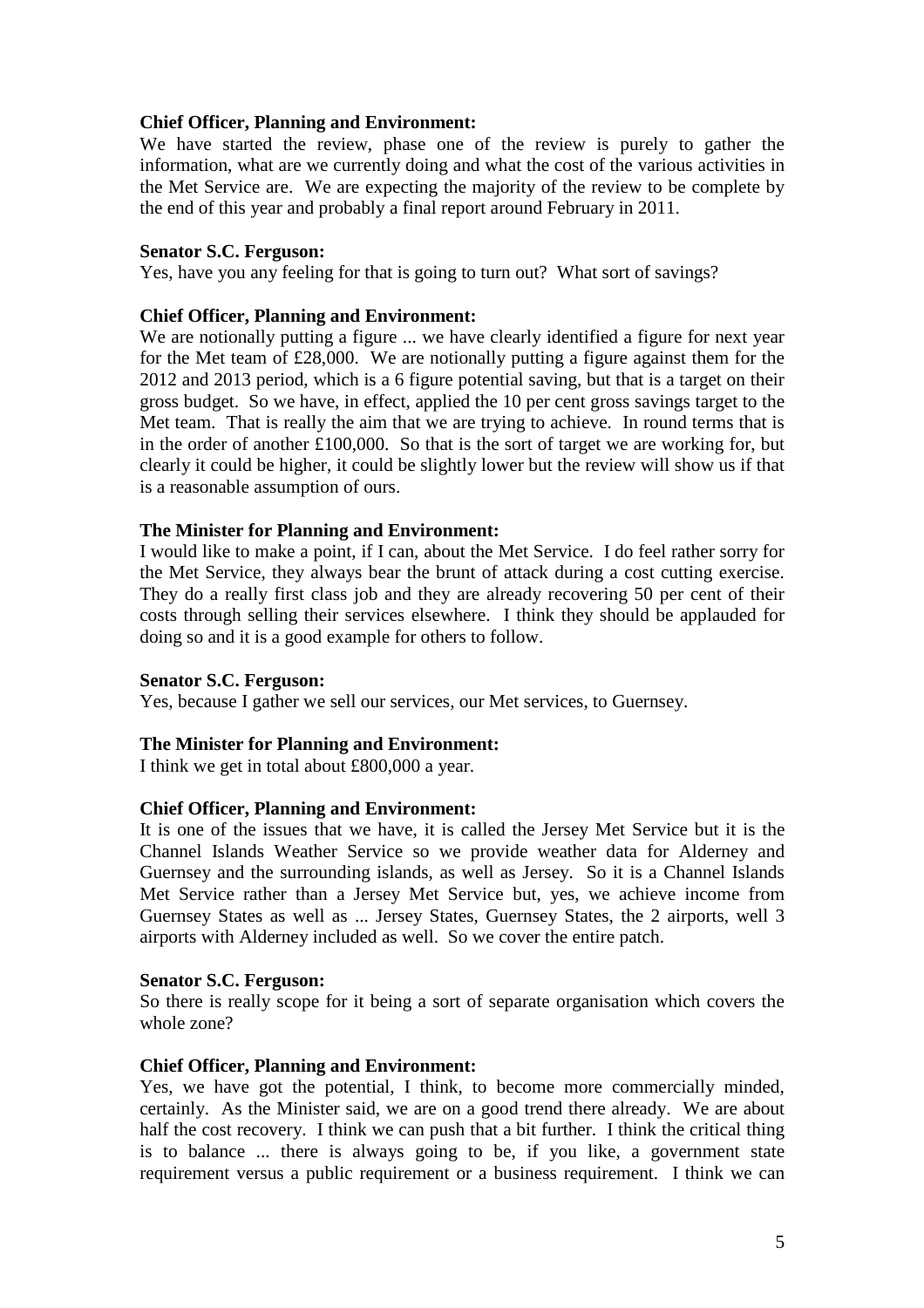sell more of our products externally. We do certainly need to review the service level agreements we have with the 2 major customers, being Guernsey and Jersey Airport. I think we need to obviously compare ourselves with the external world as to what that service would cost buying it in from another provider. My gut feeling is that cost from an external provider would be higher than what we are currently doing it for. But the review will show that.

#### **The Minister for Planning and Environment:**

Like everything, it is a question of what you want to get out of the service. You could, for example, buy in a sort of met service from Exeter at a relatively low cost. I think it is Exeter, is it not?

#### **Chief Officer, Planning and Environment:**

Yes.

## **The Minister for Planning and Environment:**

However, if you want to have an accurate on the ground service that is based on local experience as well as looking at computer modelling, you do need to pay for it and you need to have people on the ground. We will be worse off as a community if we end up going down the totally buying in route and do not have a local met service. They do have a lot of experience, they are able to model specifically for Jersey rather than just buy in larger scale computer modelling.

#### **Senator S.C. Ferguson:**

We all know how reliable computer modelling is.

## **The Minister for Planning and Environment:**

Absolutely.

## **Senator S.C. Ferguson:**

All right, how are you going to bring Planning and Environment together?

#### **The Minister for Planning and Environment:**

That is the key to an efficient Planning and Environment Department. The current mechanism of having the Planning Department, Building Control and Development Control at South Hill and the Environment Department at Howard Davis is nothing short of a nonsense. Firstly, Andrew Scate spends a lot of his time having to go between the 2 departments. We should co-locate and my view is we should co-locate at Howard Davis Farm. It very well may be that there is still some problems with the covenant but I do not believe there are fundamental problems. There is the argument that Planning does need a town office but there is a general office, as we all know, at Cyril Le Marquand House and I cannot see any reason why we cannot co-locate at Howard Davis Farm and release the South Hill site for development, which will be a very positive net cash return. The Planning Department will be more efficient, it will be a better department, the Environment Department will be more efficient and a better department and it has the potential to save the public purse a lot of money.

#### **Senator S.C. Ferguson:**

So you would then have Agriculture and Fisheries back within the department?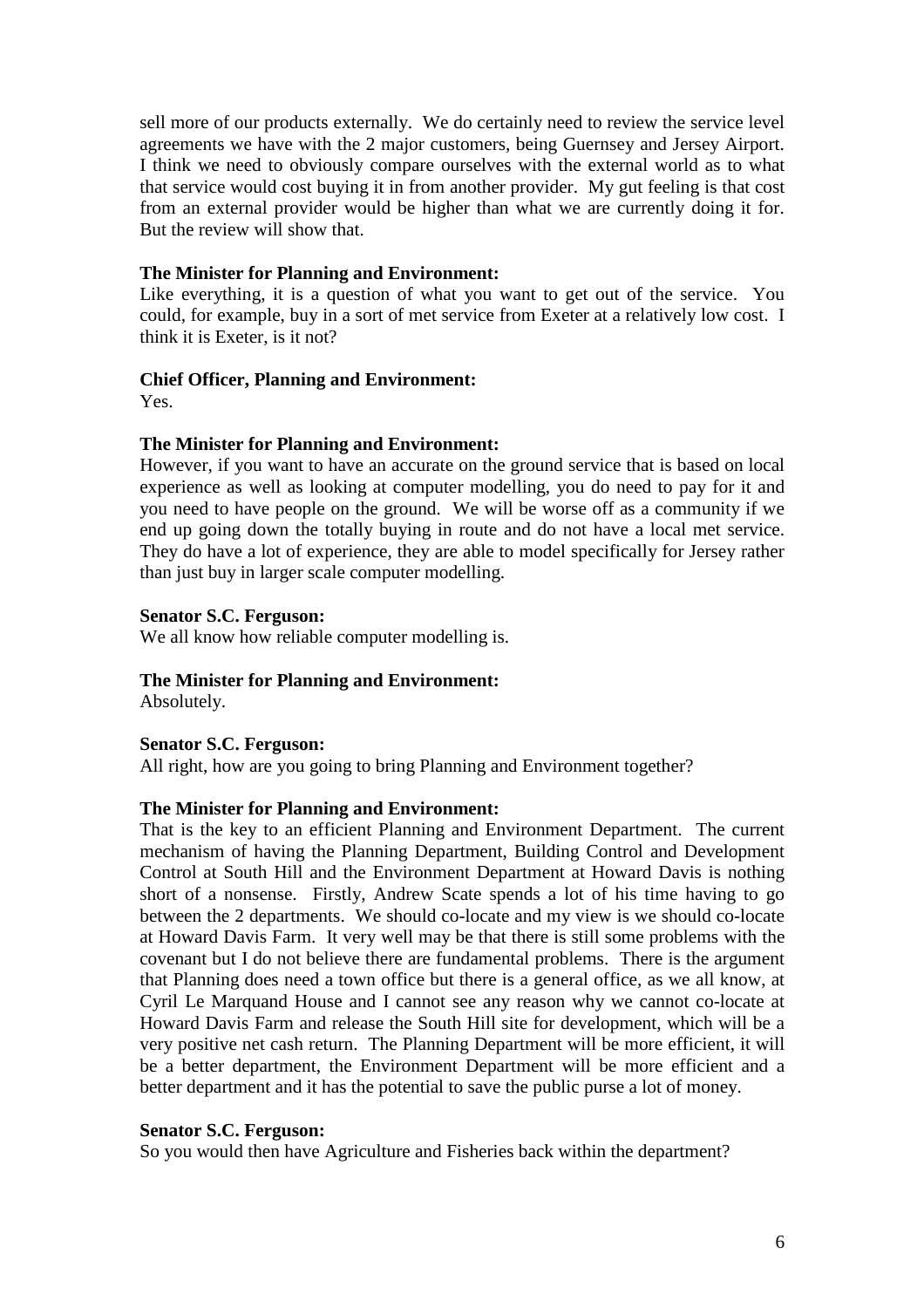## **The Minister for Planning and Environment:**

That is a possibility.

#### **Senator S.C. Ferguson:**

Because there are similar operations being undertaken by E.D.D. (Economic Development Department) and Planning in the Agriculture and Fisheries area.

#### **The Minister for Planning and Environment:**

That is right, that is being looked at.

#### **Chief Officer, Planning and Environment:**

It is. The rural economy at the moment, the budgets are split between E.D.D., most of the personnel are in P. and E. (Planning and Environment), we have most of the people - frankly all of the people - the budget is currently split between E.D.D. and P. and E. so that, for instance, the single area payments currently sit with Economic Development and the rural initiative scheme sits with Economic Development because of the economy impact of the rural economy, if you like. So we are currently discussing with E.D.D. - I am certainly discussing that with the Chief Officer of E.D.D. - about rationalising the rural economy which eventually will have to mean that we put the budgets in one place. We are trying to maximise the output we get from the single budget rather than having 2 or 3 budgets sitting in different areas. The fundamental thing moving through 2012 and 2013 is to look at the management structure of P. and E. and how we organise ourselves. We will be looking at that as a fundamental part of our further 8 per cent savings in 2012 and 2013. But there is scope there to do things differently. I think that is why ... going back to your first question, why we ... may be we are adopting a more positive outlook on this. It is something we have to do. I do not think that there is any doubt that we do not have to do it. We have to do so I think the best way of tackling these sort of projects and targets is by a positive mind and thinking: "We must be able to do something different." Wherever you are, in whatever organisation, there is always a different way of doing something.

#### **Senator S.C. Ferguson:**

Do you have a management structure chart?

#### **Chief Officer, Planning and Environment:**

We have a very loose one in our Business Plan.

#### **The Minister for Planning and Environment:**

We have one in the department.

## **Chief Officer, Planning and Environment:**

Which is a very ...

## **Senator S.C. Ferguson:**

It is sort of at the top, though.

**Chief Officer, Planning and Environment:** Sorry?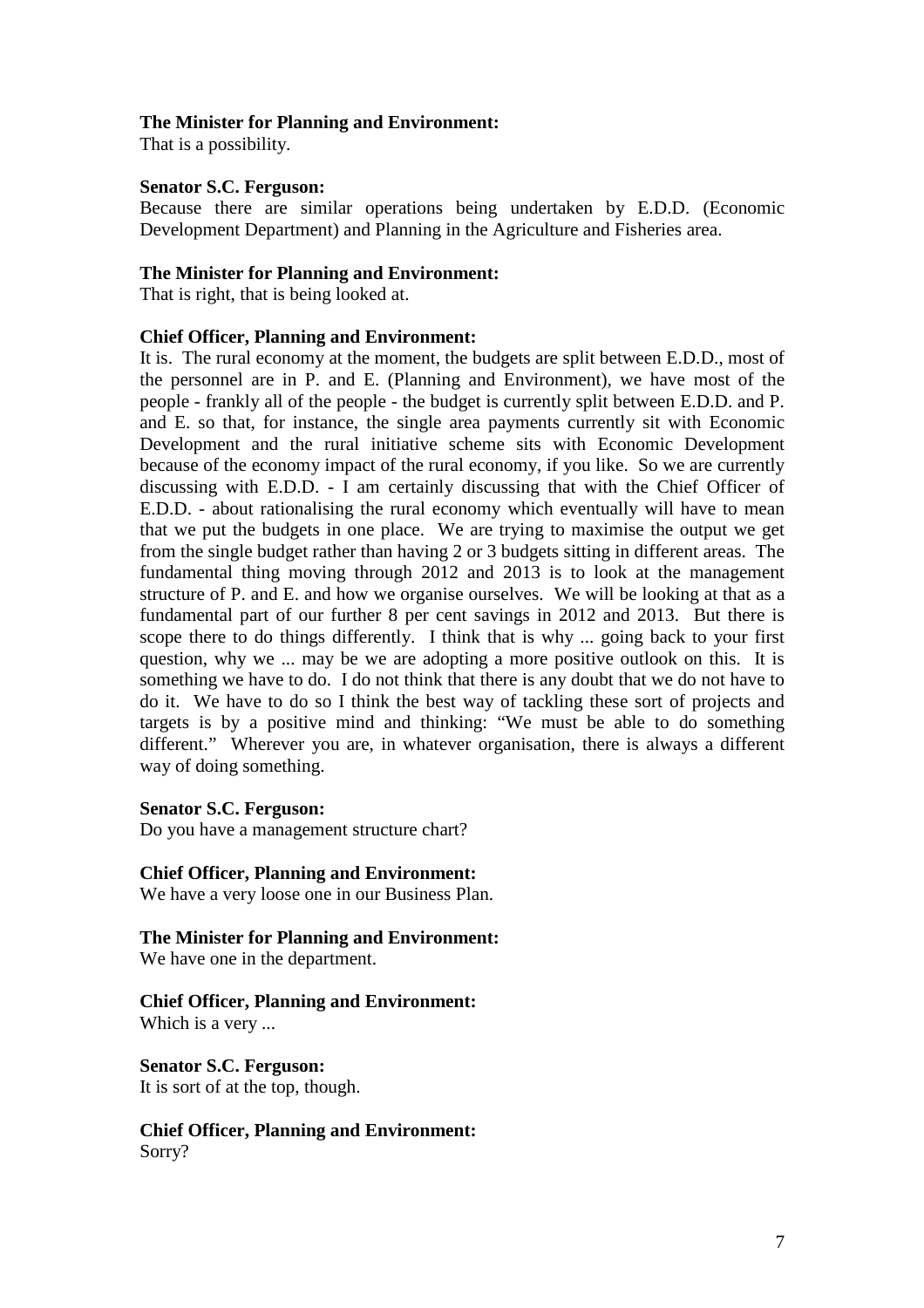## **Senator S.C. Ferguson:**

That is just a sort of top slice.

## **Chief Officer, Planning and Environment:**

Yes, that is Chief Officer, Director and Assistant Director level.

#### **The Minister for Planning and Environment:**

We have a very detailed chart in the Planning Department, with photographs, on the wall. You are more than welcome to come and see it.

#### **Deputy T.A. Vallois:**

Along the lines of thinking outside the box, is there any consideration been given to Planning amalgamating with Housing at all going forward?

#### **The Minister for Planning and Environment:**

I think that would be a conflict. I think it is a very nice idea because it would enable quick delivery but I do think that you need to keep Planning and Housing separate. You can see at the moment Housing are itching to develop lots of houses and Planning are saying: "Hang on a minute, that is a great aspiration but they have got to be in the right place." If you merge the 2 together I am not sure that you are going to deliver anything better for the community. I do not think that would mean that you would naturally deliver lots of houses in the right place. At the moment it is for Housing to identify demand and we need to know what demand and it is for Planning, through the Island Plan and the States through endorsement of the Island Plan, to match the aspiration with delivery.

#### **Senator S.C. Ferguson:**

Have you discussed in detail with Housing, and perhaps the Economic Adviser, what the genuine demand is?

## **The Minister for Planning and Environment:**

That is a really tricky question.

#### **Senator S.C. Ferguson:**

That is why I asked it. **[Laughter]**

#### **The Minister for Planning and Environment:**

It is the £64,000 question. I do not know what the genuine demand is in its entirety. In fact I held a meeting with Housing only a few weeks ago and asked them for a single sheet of paper that identified exactly what the demand was and exactly when it was required and exactly who it was for. We now have a list but we now need to test that list to make sure there is not any overlap. The problem is, as I understand it - I am not a specialist in delivery of housing - there are all sorts of lists maintained by all sorts of different people and bodies and there may be significant overlaps. So when you look a demand for, say, 1,300 affordable housing units, are they all individuals or is there overlap in there, and if you are trying to match aspiration with deliverables are you sure that what you are offering is affordable to those who are on the list. Particularly if you are looking at models like shared equity.

#### **Senator S.C. Ferguson:**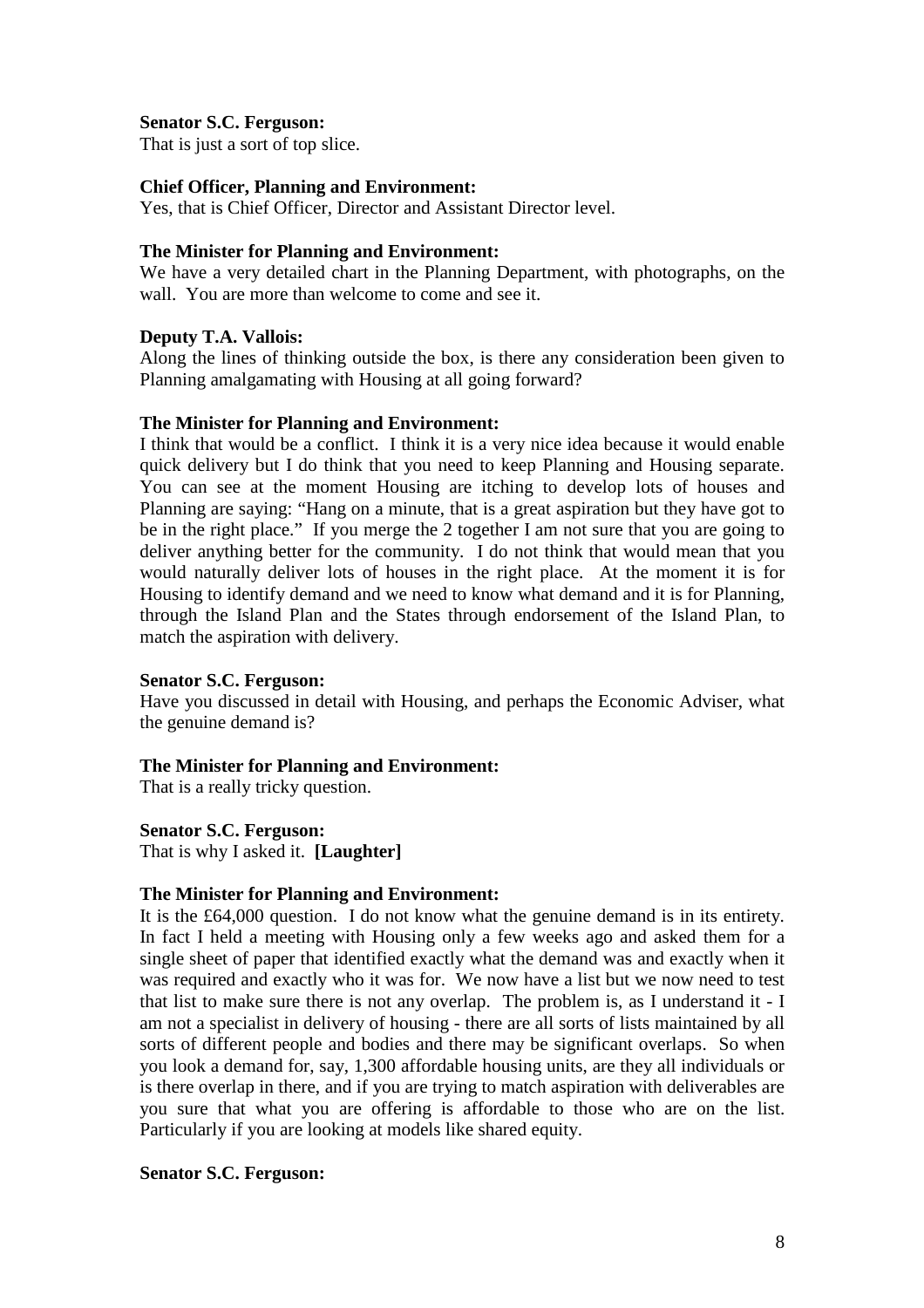Yes, and I suppose the other thing is, are the people who have put their names on the list going to be able to afford housing? This is a problem.

## **Chief Officer, Planning and Environment:**

That is a critical issue because depending on what products are available in the market in terms of borrowing money, demand is massively affected. So we have seen ... there is a certain chunk of the community who want to rent. That will grow and contract depending on mortgage products available because a portion of those will prefer to buy their own property.

## **The Minister for Planning and Environment:**

And the state of the economy.

## **Chief Officer, Planning and Environment:**

If there is supply and mortgage products available then demand is high. At the moment I would have thought we would have seen demand contract as people contract their own aspirations as well. So it is an incredibly hard thing to predict because people's aspirations will change on a weekly, daily, annual basis depending on what products are out there available, what they are earning, what housing supply there is. That is the problem with a lot of housing demand surveys or housing needs surveys, if you ask the question: "Would you like a 3-bedroom house, a couple of parking spaces, rear garden in this location?" frankly most people would say: "Yes, please." But you then need to factor in an element of reality as to whether they can afford that, do they have the income, is there the mortgage products available. So it is an incredibly hard question.

## **The Minister for Planning and Environment:**

The core to your question, the core answer to your question, which is do the Planning Department know with certainty what demand is for affordable and social housing, the answer is no, we do not.

[10:00]

We have got a range and we are not sure where we are within that range. There are all sorts of different surveys that are carried out to try and identify more precisely the real demand, the real requirement for affordable housing but we do not have very precise numbers. What we need to know from a planning perspective is how many affordable housing units of each type are required over, let us say, the next 5 years. Then we can properly plan for it. Not on the basis of there is suddenly this massive urgent demand for a certain type of housing like, for example, over 55. So we all panic, rush around trying to find sites, solve that problem and then move on to the next one. We need to look at this holistically and it is a cross-departmental issue.

## **Senator S.C. Ferguson:**

Yes, and the other thing is, of course, is looking at - which is your Environment Department side of it - possibly new ways of building houses.

## **The Minister for Planning and Environment:**

The Assistant Minister, Deputy Duhamel, is extremely enthusiastic about alternative ways of building houses and is properly working on it at this very moment.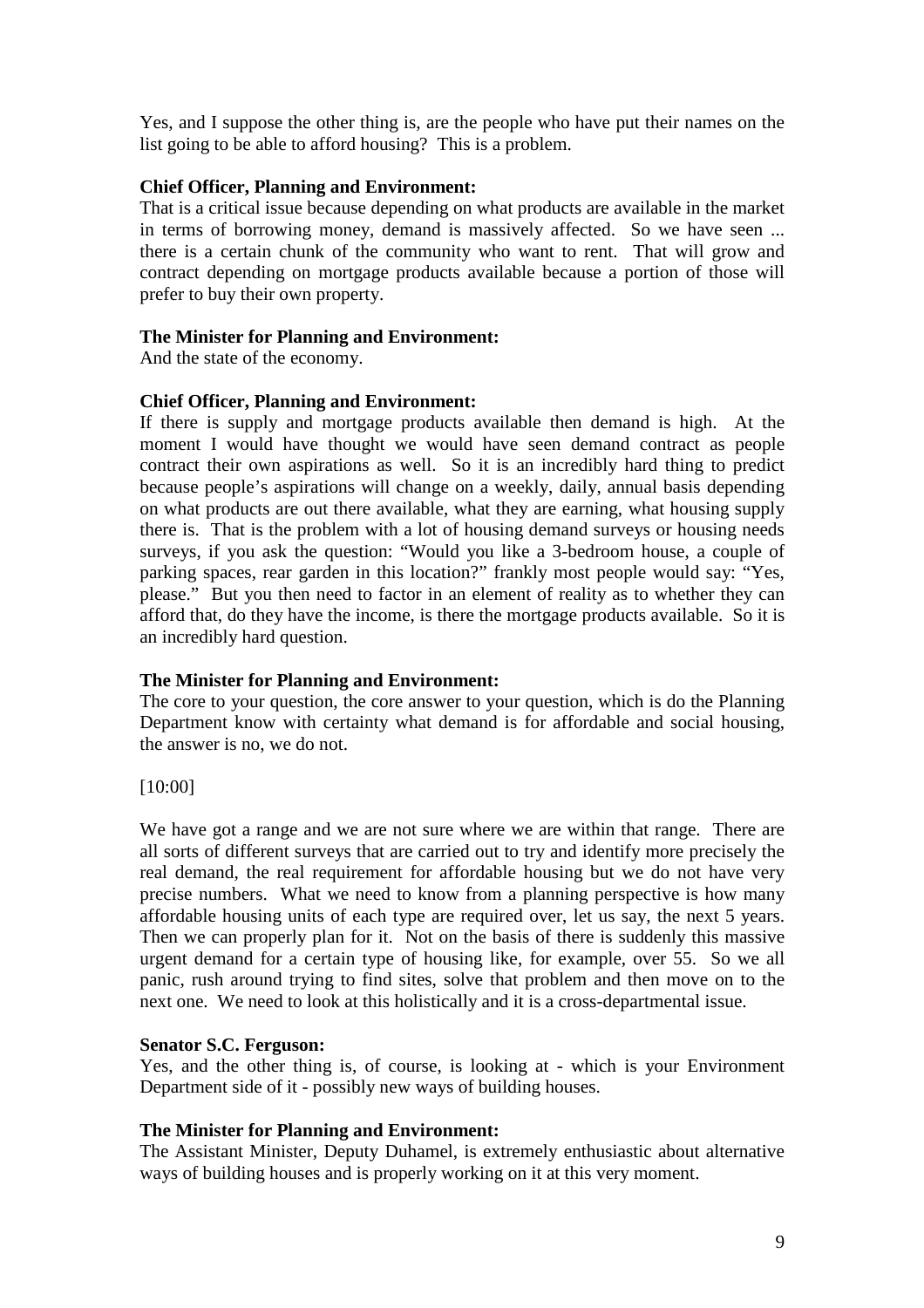#### **Senator S.C. Ferguson:**

Yes, I suppose we could always ... no, I will not go there. How do your plans to bring the departments together at Howard Davis Farm fit with the office strategy?

#### **The Minister for Planning and Environment:**

At the moment our plans to co-locate at Howard Davis Farm, or somewhere else, are not deliverable because we have not got any money to do it. The last quote was it would cost £2 million to move up to Howard Davis Farm. I must say I find that rather surprising but that was the figure that the Chief Officer was given. Planning can work in pretty modest, low cost accommodation. We do not need much more than offices ... I am not saying we could operate in portacabins, we cannot, but we do not need much more than a well fitted out large tin shed. We do not need a smart new office building. But where that fits in within the States policy in relation to allocation of offices, I am not entirely sure.

## **Chief Officer, Planning and Environment:**

I think as a department we are hoping we are going to be given a corporate solution as part of the office strategy to move forward. The critical issue is funding some of the capital enhancement ... well, the capital cost of either moving us to the farm or any other locations in terms of ...

#### **The Minister for Planning and Environment:**

Remember, whatever the capital cost is you must look at the positive which is that South Hill can immediately sold for development. Once we vacate South Hill and T.T.S. (Transport and Technical Services) vacate South Hill there is a significant amount of cash that can come in straight away to the States if the States chooses to sell it as a development site.

#### **Senator S.C. Ferguson:**

Yes, although there we get back to your list of what housing do we need. Because originally when South Hill was talked about there was pressure for it to be social housing.

#### **The Minister for Planning and Environment:**

I think that while it would be nice to have all sites social housing, I think South Hill would be better off as high value housing, perhaps there will be an element of affordable housing within the development plans but there would seem little point in taking a high value site with wonderful sea views like that, particularly in the current financial climate, and not achieving the maximum return possible from it. That is not, of course, my decision. It may the decision of the Minister for Treasury and Resources whether he wishes to maximise the return from the site.

## **Senator S.C. Ferguson:**

Yes, and obviously if you have got the marriage value of the St. Helier site as well, but that is again possibly something for Property Holdings. Yes. Within the environment and rural economy saving you have got a £30,000 saving on half a post, how does that work?

#### **Chief Officer, Planning and Environment:**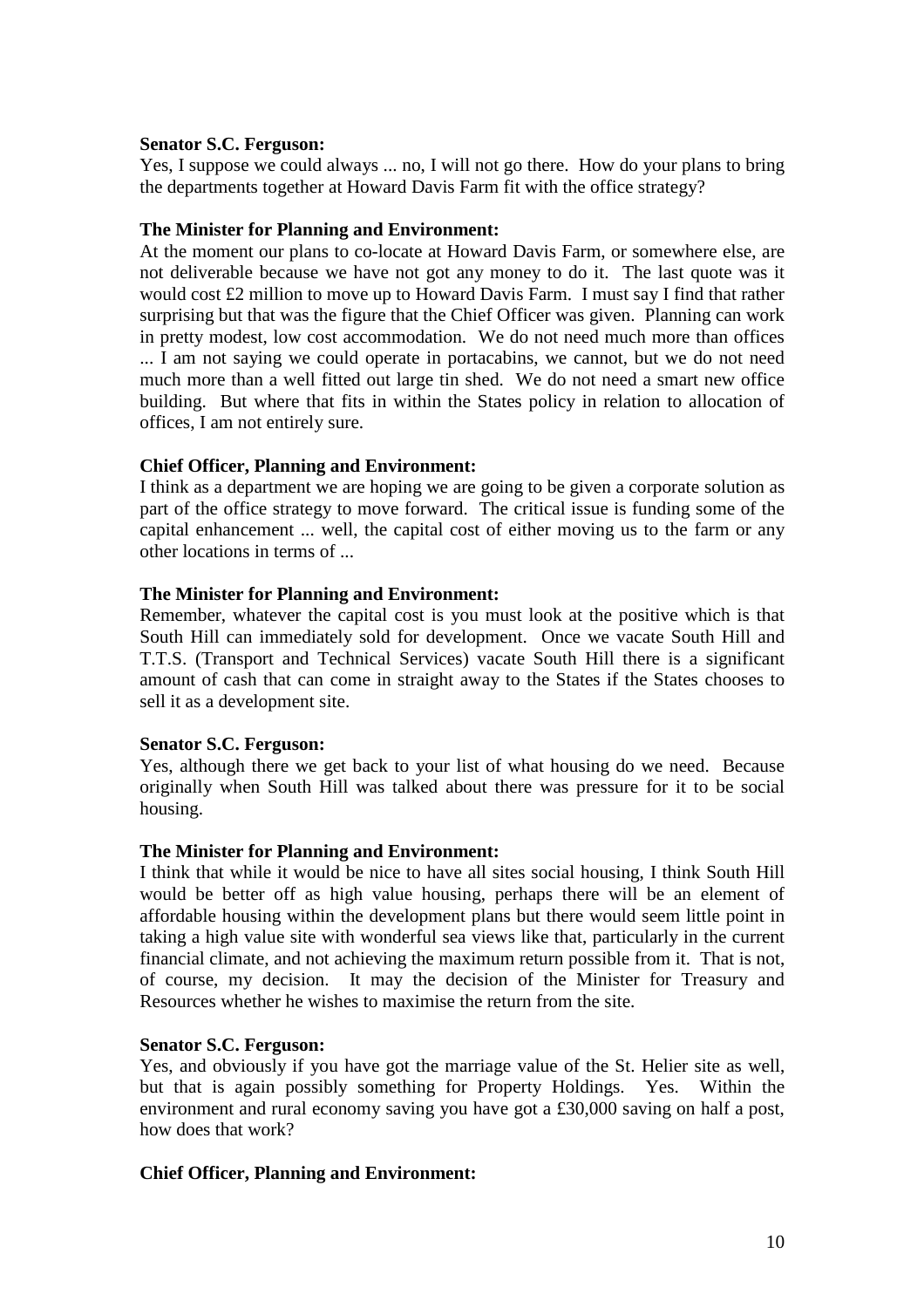We have had our principal ecologist who has retired, so we have a vacant post in that area, so we have decided instead of filling it at the full time higher grade we are thinking at a lower grade and it is the equivalent of half a F.T.E. (Full Time Equivalent). We have also restructured the environmental management team, so we have looked at the management, who is managing in that area and frankly we have now got one less manager and one more doer, if I can put it that way. So that is how we have achieved it. In effect we are going to hire a part time person to sit in the structure and not have a manager who is also the principal ecologist.

## **Senator S.C. Ferguson:**

Right, so you are improving the frontline services?

#### **Chief Officer, Planning and Environment:**

Yes, we got other people in the team who are offering that ecological advice so it ... we are just cutting it a different way, frankly.

#### **Senator S.C. Ferguson:**

Right. In his briefing to the panel your Chief Officer made the full 10 per cent cost saving sound like business as usual coupled with opportunity for change, which he has also said this morning, what political input have you had to that?

#### **The Minister for Planning and Environment:**

I have had some political input but I have taken the view that I will wait to see the final proposals before I consider the political aspects of those proposals. But I do think that Andrew is very creative, he is always very positive about things, and I am sure he will deliver the 10 per cent with the least impact in terms of the services we deliver. But there will be some impact because inevitably there is some impact. Islanders expect an awful lot out of our department. We do have the opportunity, of course, of setting our own fee levels to some extent around planning and building control, so we do have some flexibility there. But if you are going to take 10 per cent out there is going to be some effect on services we deliver, albeit Andrew will seek to minimise those through efficiencies and creative thinking.

## **Deputy T.A. Vallois:**

The 10 per cent that is being saved, is it on the G.R.E. (Gross Revenue Expenditure) or the net revenue expenditure?

## **Chief Officer, Planning and Environment:**

It is the gross, yes. So we have got a roughly  $\pounds 10$  million budget and we are looking at finding £1 million.

## **The Minister for Planning and Environment:**

We would prefer to do it on the net.

## **Deputy T.A. Vallois:**

Why are you not doing it on the net?

## **Chief Officer, Planning and Environment:**

It does make it proportionately more difficult for departments with a high income because clearly we have got about 30 per cent of the budget that comes in as income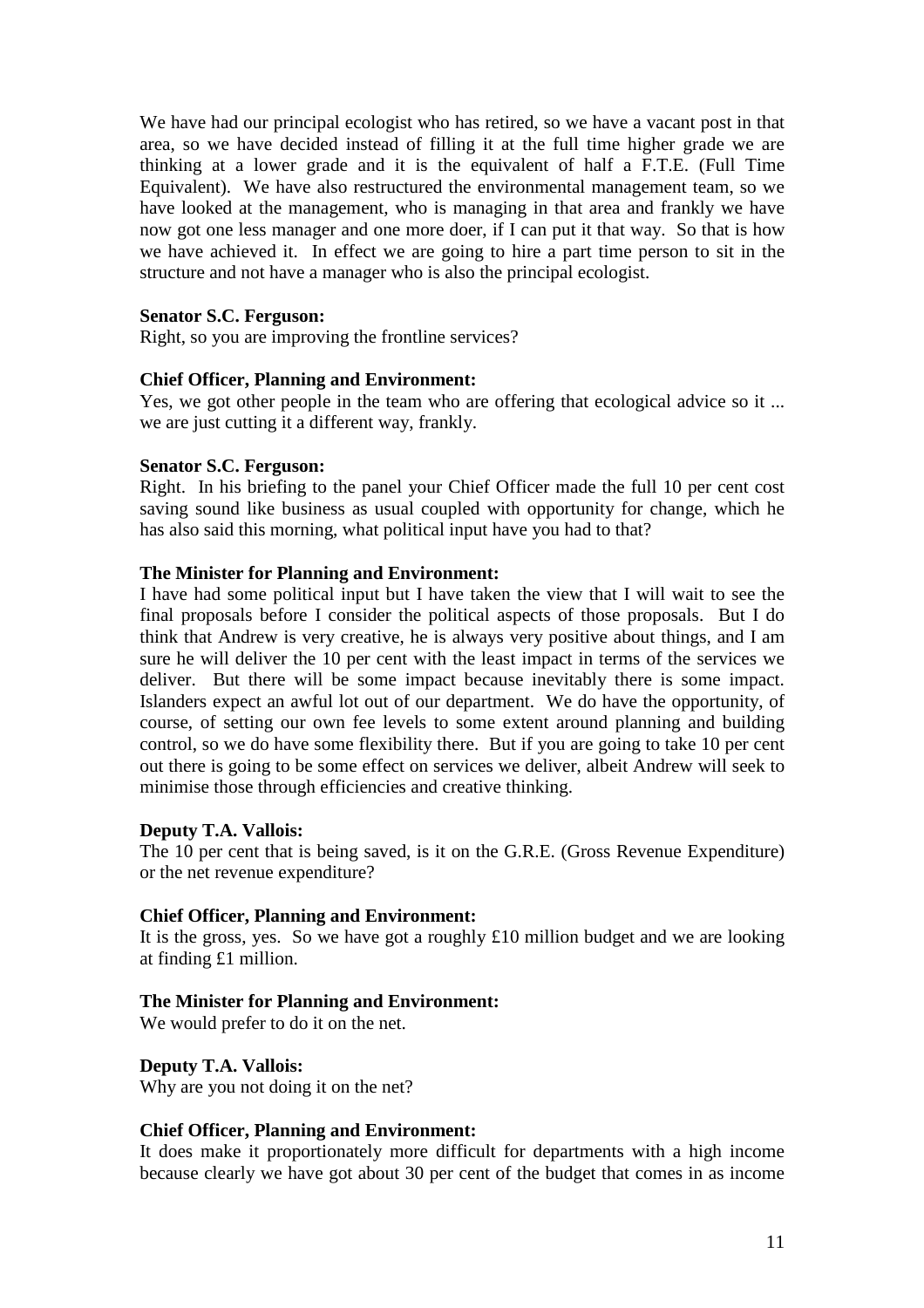and if we are not straying into fee increases the 10 per cent is coming from the net budget. So we have got to find £1 million from £6.7 million or of that order. So it is progressively harder to do that, hence I think you do need a smile on your face to do it, you do need to be ... my job ultimately is to give the Minister options to take. That is what I will give, I will give 10 per cent options. We have more than one option so there will clearly be some things on the list which possibly we will not want to do that we can replace with other things.

#### **The Minister for Planning and Environment:**

I think also it is an opportunity to look at our charging structures and to make sure they are more equitable. At the moment we have some charging structures that are really quite odd. For example - we were discussing this before we came in - the cost of making an application to build a modest house is exactly the same as to build a multi-million pound house. That cannot be right. There are opportunities to rationalise ... to bring down the cost of making applications for more modest accommodation and to increase the cost of making applications for larger accommodation.

#### **Deputy T.A. Vallois:**

So the saving amount, the 10 per cent, was that decided on the G.R.E. by your own department or was that part of the C.S.R. (Comprehensive Spending Review) process that was asked of you from the C.S.R. team?

#### **Chief Officer, Planning and Environment:**

It was asked of us. It was set. In effect the C.S.R. target was set corporately as 10 per cent of the gross budgets.

**Deputy T.A. Vallois:**  Okay.

#### **Senator S.C. Ferguson:**

How far down the department did you ... did you get input from your frontline troops?

## **Chief Officer, Planning and Environment:**

We are now in the process ... certainly for the 2 per cent, we have not had major involvement with our frontline on the 2 per cent. We certainly had some feedback around the filing issue for instance because that is one of the areas where there is a lot of gripes and groans as to how we currently do filing. So that is a good example of where we have had some feedback. Some of the others, certainly, they are quite small savings and we think they do not have an impact on the frontline. We need to have major staff engagement though with the 2012 and 2013 and I think it is management's job certainly to put forward some ideas. That is ultimately what manager's get paid for to come up with the ideas. It is my job to come up with an idea of where the department is going to go forward and to discuss with the Minister. So it is a bit top down, it has got to be top down in this sort of process but we are certainly, from this point on, we are going to have a number of, if you like, staff meetings, open suggestions because there will undoubtedly be some suggestions from the frontline line as well to make some savings.

## **The Minister for Planning and Environment:**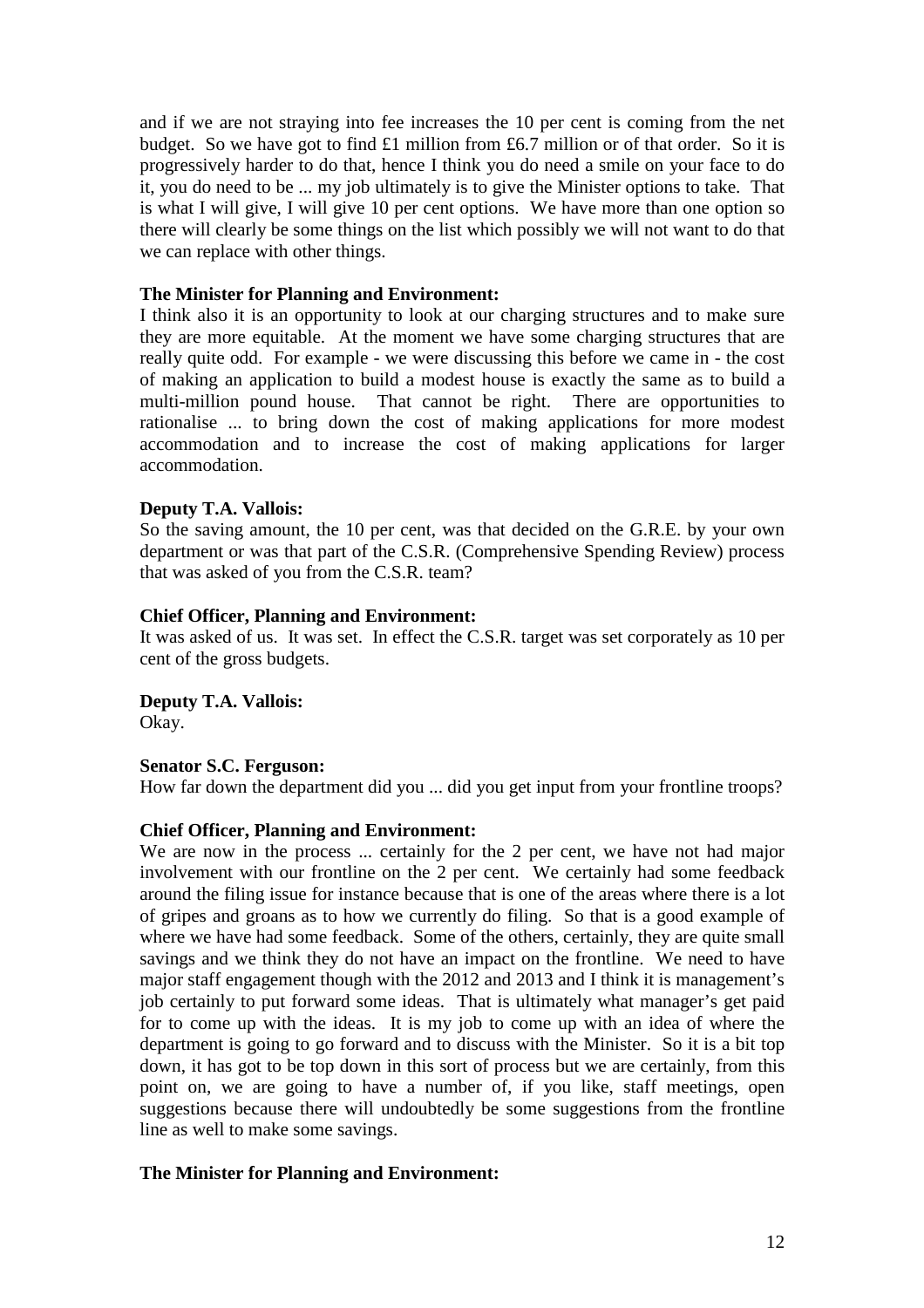The little savings can be quite significant. I credit myself with having found one of the best efficiency drives in the department. It was very simply purchasing a 3 kilowatt kettle for the kitchen. It may sound ridiculous but when I got the job I noticed that officers were queuing up to boil water in the kitchen to make their tea and coffee and it was simply because they had a very old kettle that took 10 minutes to boil, and that really was 10 minutes to boil, and literally by buying more efficient, modern kettles we were able to increase officer efficiency because they are not spending their time hanging around boiling water to make tea and coffee. So it just shows that little things, particularly cumulatively, can make quite a difference.

## **Senator S.C. Ferguson:**

Also you encourage them not to fill the kettle fill.

## **The Minister for Planning and Environment:**

I have not gone that far.

## **Senator S.C. Ferguson:**

There is also these little machines you can get that you plug into your electricity supply and you can identify which pieces of equipment are using most electricity.

## **The Minister for Planning and Environment:**

We could look at that too.

## **Chief Officer, Planning and Environment:**

I think it is a good ... we have done a pilot up at Howard Davis Farm in terms of the energy efficiency measures and that has proven ... it is a very small pilot and it only yielded a few thousand pound but percentage wise it was a significant percentage of savings on our energy bills in that building. I think it is an area that we absolutely have to move forward with as the States as a whole, how we are using our energy, how we are using our transport, those sort of savings, because we can do things far more efficiently in some areas and save money on our electricity bills, fuel bills, that sort of thing. So I agree completely. I think you need that sort of knowledge. If you had the metrics to know what is causing your fees to go up you can make decisions about it. It is the same with any other budget. If you have the information about where your costs truly lie you can make decisions around those costs. You need the information first of all.

## **Senator S.C. Ferguson:**

So if we go to the Fern Bricknell(?) question, can you tell me what the actual cost is of doing a planning application for a basic house? Two or 3-bedroom family house. I am not asking for the actual figures but can you say: "Yes, I can tell you how much it costs"?

## **Chief Officer, Planning and Environment:**

The problem with that, it would depend on the time taken. So a single house in some respects will sail through the system in 8 weeks, minimal consultation, no objections and out it goes. Other proposals can take a lot longer because there is a lot objection, we need to go back to applicants and objectors. So I do not have those figures to hand but we ... what we can do is work out a unit cost. We know how much a planner officer's time is, we could work out the effective cost of that planning application.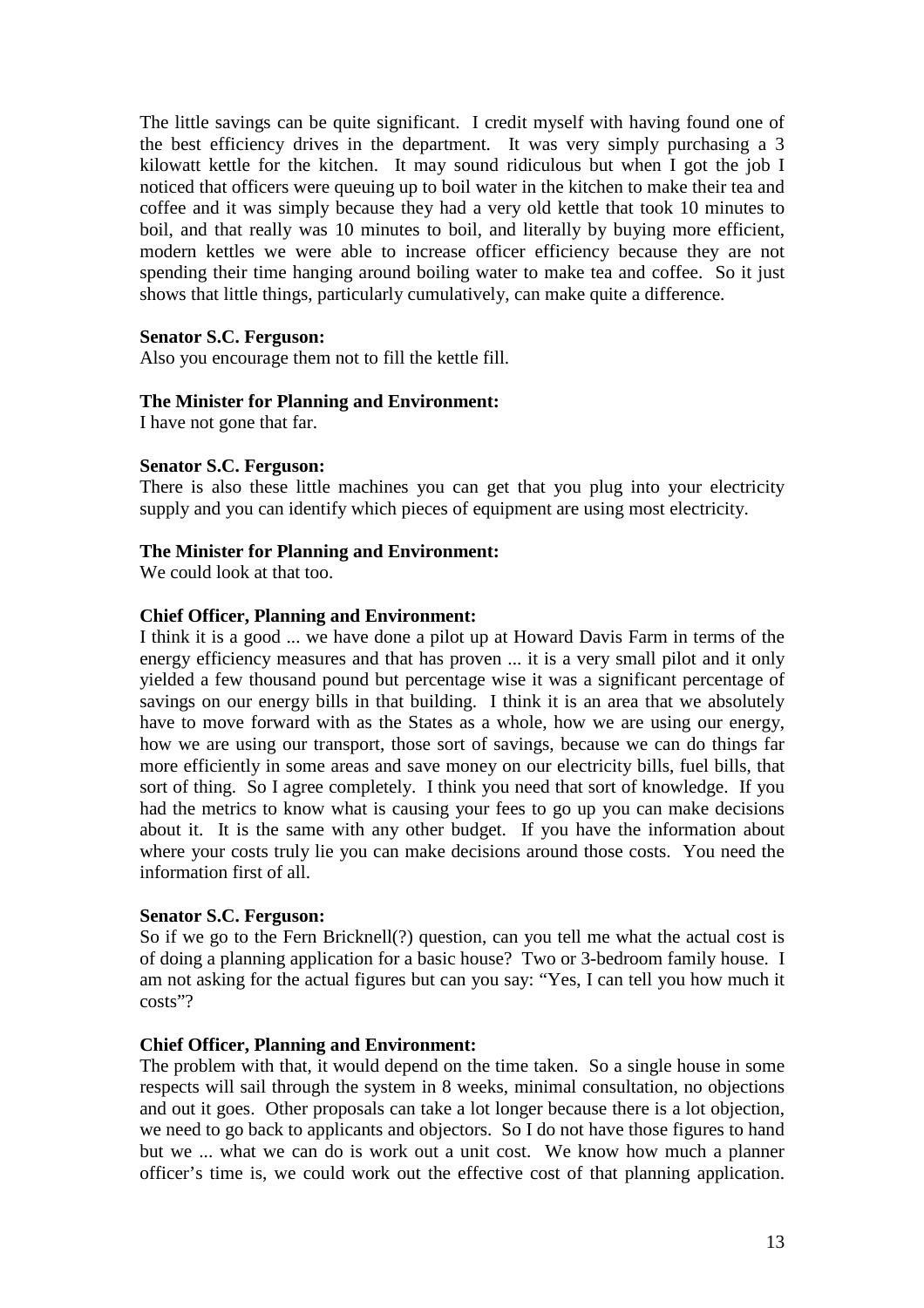We know how much our planning service costs as a whole, our development control team, we know how much income it brings in, we know what the cost recovery currently is which is around the sort of 68 per cent mark. So we could scale that down certainly to ...

## **Senator S.C. Ferguson:**

Yes, the only reason I ask is because it seems to us that if you do not know what your costs are, if you cannot identify them ... I asked T.T.S. if they could tell me how much a trench would cost. If you do not know your costs, how can you propose savings.

## **Chief Officer, Planning and Environment:**

I agree fully. I think in any management structure or any management team, you need management information on which to make decisions, whether it be your people and the hours they are putting in or not or where your costs lie. So what we do have a very good flavour for is the cost of the planning application service, how much income it currently brings in, we can make fee decisions throughout the year, and we revisit that on an annual basis and we can clearly show what the cost recovery percentage then would be. Income is a very interesting one because obviously we are also market dependent. So if the market is picking up we potentially will see over the next 2 or 3 a lot of increasing income without putting our fees up, just because the volume changes. So if the building industry picks up suddenly we get more income because of the volume that is ...

## **The Minister for Planning and Environment:**

But the answer to your question, to be quite candid, is that we do not know the actual cost per application. The reason for that is there is a huge variation in the amount of officer time that is spent on one house against another. Generally, although it will not always be the case, the larger houses take up much more officer time and that is why it is quite ridiculous that they are currently costing the same price to the applicant.

## [10:15]

The total cost of making an application for a single house is, including the building control element, about £1,300, I think. It may be a little bit less. I would have thought the range of costs would be somewhere between £1,000 and £5,000. Sometimes it can be even more than that. Now, if you tried to cost control every application, so you said to an officer that you are only allowed to spend 2 and a half hours on every application because we need to have cost recovery on every application, you would end up with very poor planning. So you do have to allow very significant flexibility. If you have an easy applicant who understands the planning process, has a good architect who comes up with a good design, that will go through very quickly. If you have to hold their hand through the process because they have got a poor architect or have not even got an architect and they are too aggressive with their aspirations, then you will end up spending a lot of time on it. Now, the counter to that is that you could say if it is not absolutely 100 per cent you must refuse it and that means that you increase your fee income because they have got to make a new application. But that would be very unpopular, I think, and it would mean that many of the present applicants' agents would be disenfranchised because they would not be capable of delivering what is required in the first instance.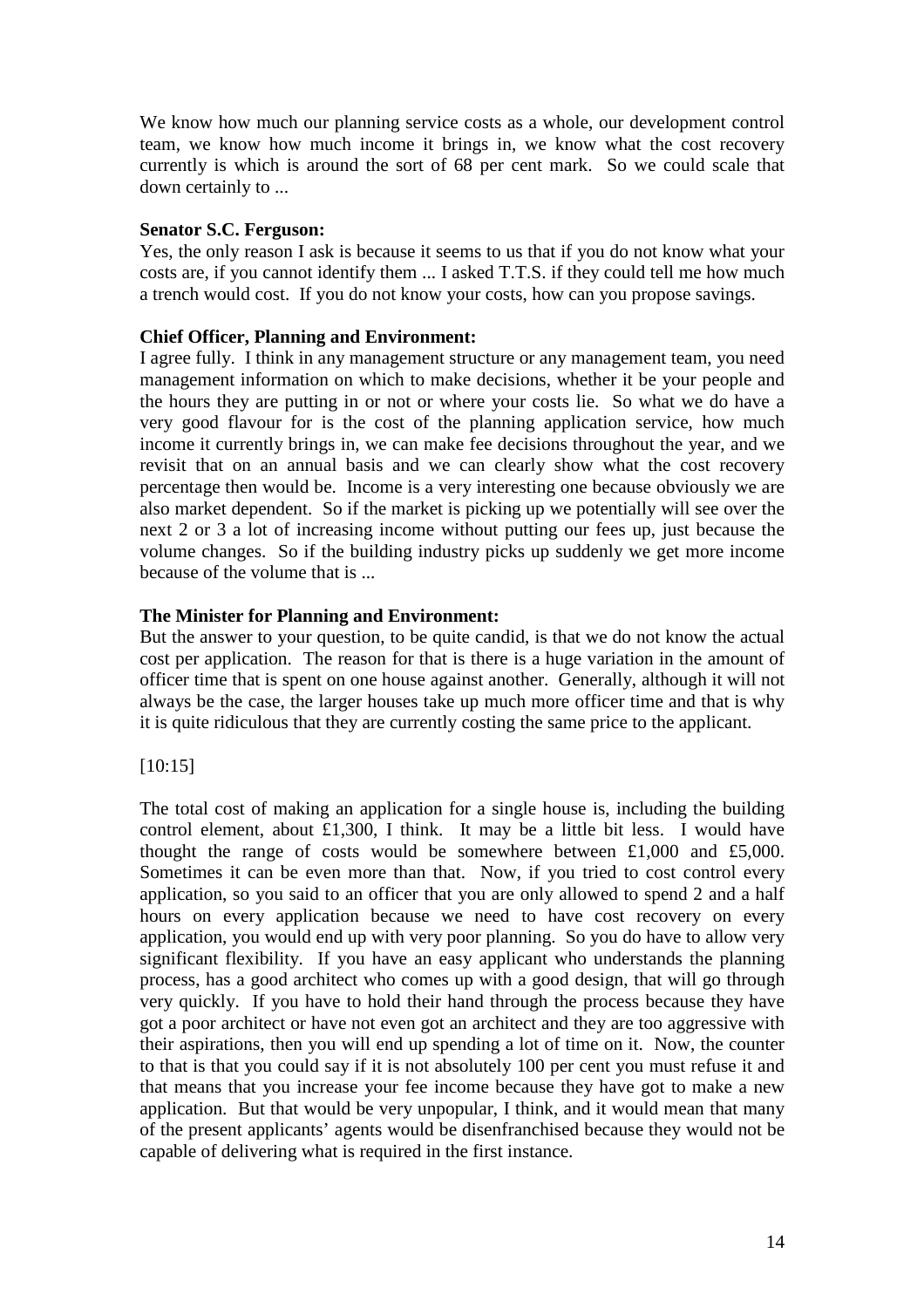#### **Senator S.C. Ferguson:**

Is that because planning requirements are too stringent?

#### **The Minister for Planning and Environment:**

No, it is not. In fact I would say the planning requirements are not stringent enough in terms of design. It is because there is still a lack of understanding of what is required and to some extent, particularly with those who are not qualified, there is a lack of competence to deliver what is required. We are still in a position where we get applications that are frankly horrendous and you will see one day a wonderful application from a local architect that has understood everything we are trying to deliver and the very same day an application that shows that the applicant or their agent has no understanding whatsoever of what we are trying to deliver. The first one will sail through so the cost recovery is much better; the second one you will spend hours and hours and hours of officer time and you may even end up with nothing at the end of it.

#### **Senator S.C. Ferguson:**

Right. While we are talking about rationalisation, what savings would be possible from the rationalisation of laboratories within the Island?

#### **Chief Officer, Planning and Environment:**

The honest answer is that it is an unknown quantity at the moment. What we have done as part of the 2012 and 2013 debate is to raise the issue that we have a number of laboratories. We run a laboratory up at Howard Davis Farm which is the plant laboratory so we do a number of analyses for ... for example, potato tests earlier in the year to make sure the seed stock is not diseased. We run a laboratory ... there are a number of laboratories. I think what we have done at this stage ... there must be some savings through consolidation. There would be need to be some capital up front certainly to create a single or even one or 2 laboratories but I think there will be some savings. I do not know the answer yet but it is one of those which we need to do a bit more work on. I think P. and E. will have the lead on that, to have those discussions.

#### **Senator S.C. Ferguson:**

Yes, because there was some problem a few years ago about when they were testing the bathing water, where different laboratories were coming up with different results for the same bay at the same time.

## **Chief Officer, Planning and Environment:**

Yes, for the bathing water we used the States laboratory at Hare Road(?). There is often then a need or a feeling, well that is the States laboratory, we need it tested elsewhere. It costs quite a lot to send samples off Island all of the time. We have to send certain samples off Island, for instance shellfish and those sort of things. They go to Weymouth for testing. If you look at the complete cost of what we are sending off Island and what we have got here, there must be a better route to have a single function here, we would certainly save on all the packaging and transport costs of the shellfish we have to send away, for instance. I think in that we create one single external independent laboratory, it would then be taken on board that that is where we go for tests, it is independent and I think there will be savings there. I do not know how much ... what the savings will be at this stage but ... and I certainly think it will be something latter or later on in the C.S.R. process, so 2012 or 2013. But the first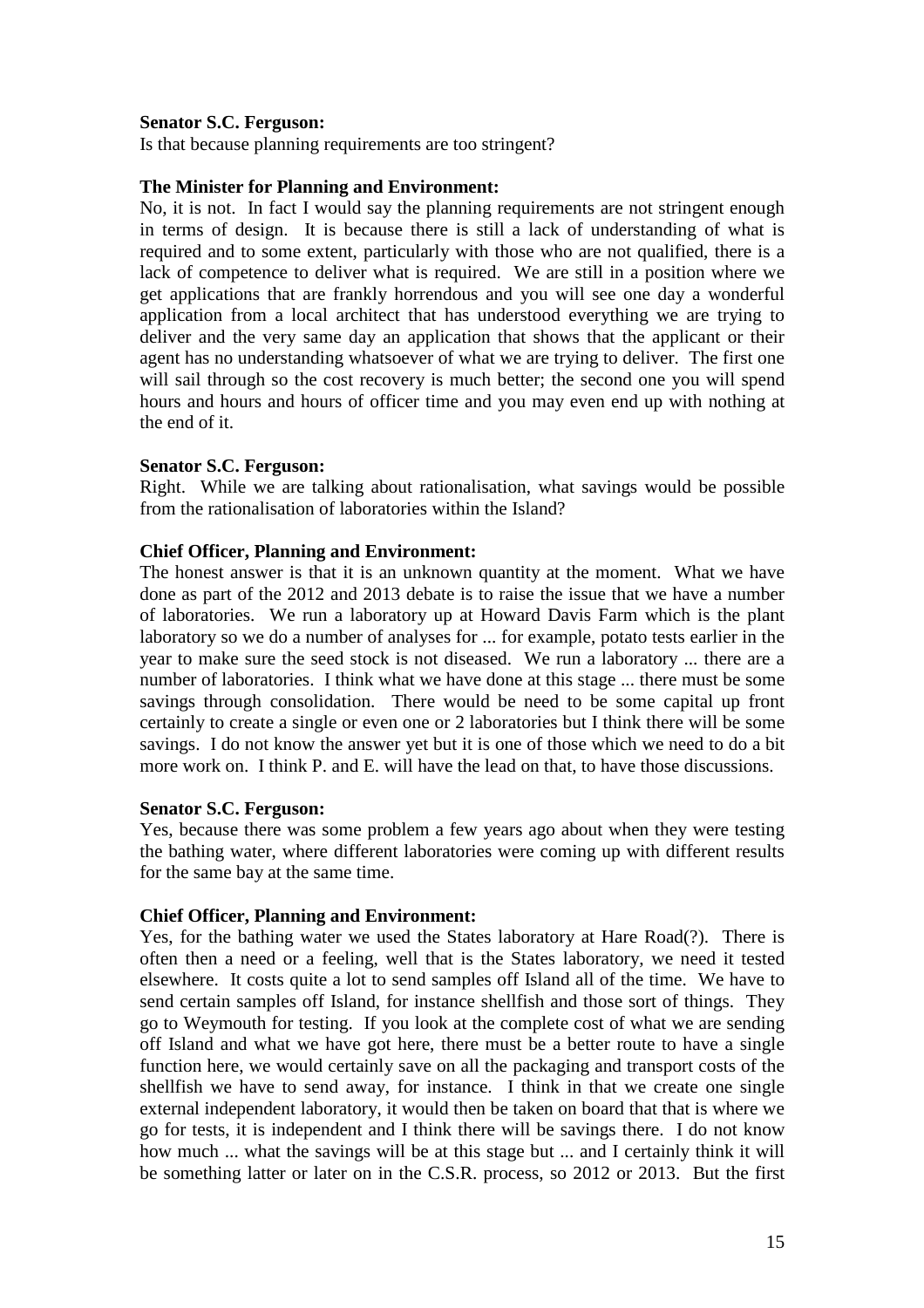thing we need to look at really, if I look at the laboratory we run, is the cost recovery that we currently have. The majority of its service is direct to the private sector. There is an element of government requirement there but a big percentage of its obvious work is for the private sector. It could work very well as a private entity now, as a private laboratory for plant health. But we would then contract the service to it as the government. But that is the sort of thing we need to look at.

#### **Senator S.C. Ferguson:**

Yes, so there could well be scope for commercialisation and ...

#### **Chief Officer, Planning and Environment:**

Absolutely, yes.

#### **The Minister for Planning and Environment:**

Can I make a comment? Areas like our laboratory and other significant areas of our department, the Met Service is one and Building Control is another, potentially could ideally be privatised. Now it may mean that there needs to be some States assistance either to get it going or on an ongoing basis but they are logical vehicles to be privatised. They have got an identifiable potential income source or an existing income source, they do a specific function, usually very well, and many of the people within those departments could run a very successful private enterprise operation.

#### **Senator S.C. Ferguson:**

So presumably as part of this consideration you would be looking at the fire regulation set up where the fire services and yourselves are both involved.

#### **Chief Officer, Planning and Environment:**

Absolutely, yes. It is a conversation I am having with the Chief Officer from Home Affairs now in terms of as it currently stands under the building by-laws each building control officer has to, under the by-laws, sign off fire safety as part of "this building is fit for occupation". It is not going to fall down, it is safe to use. We do that as a matter of course through the building by-laws. There are clearly elements of the fire safety that is also done by the fire service. My proposition would be they do not need to do that because we are currently doing that ourselves. There is a duplication in the market there and it is not a saving to us unfortunately, it would be a saving to Home Affairs but ultimately it is still a saving to the States of Jersey. So I agree completely, there are some areas that we need to rationalise. We only need it doing once for a new building, I do not think we need it doing twice. We also need to look at the market for ... the legislative requirement on employers and building owners, and ultimately it is like health and safety, the health and safety requirements are placed on the building owner and the employer to make sure that their staff or occupants of the building are safe in that building. It is not an issue of state regulation. The state does not need to regulate health and safety in every premises but clearly there is a legislative requirement if the employer is found to be negligent. So I think we could do something similar in that fire safety is down to the employer and the building owner to make sure their buildings are safe for occupation.

#### **Senator S.C. Ferguson:**

That could well be a user pays?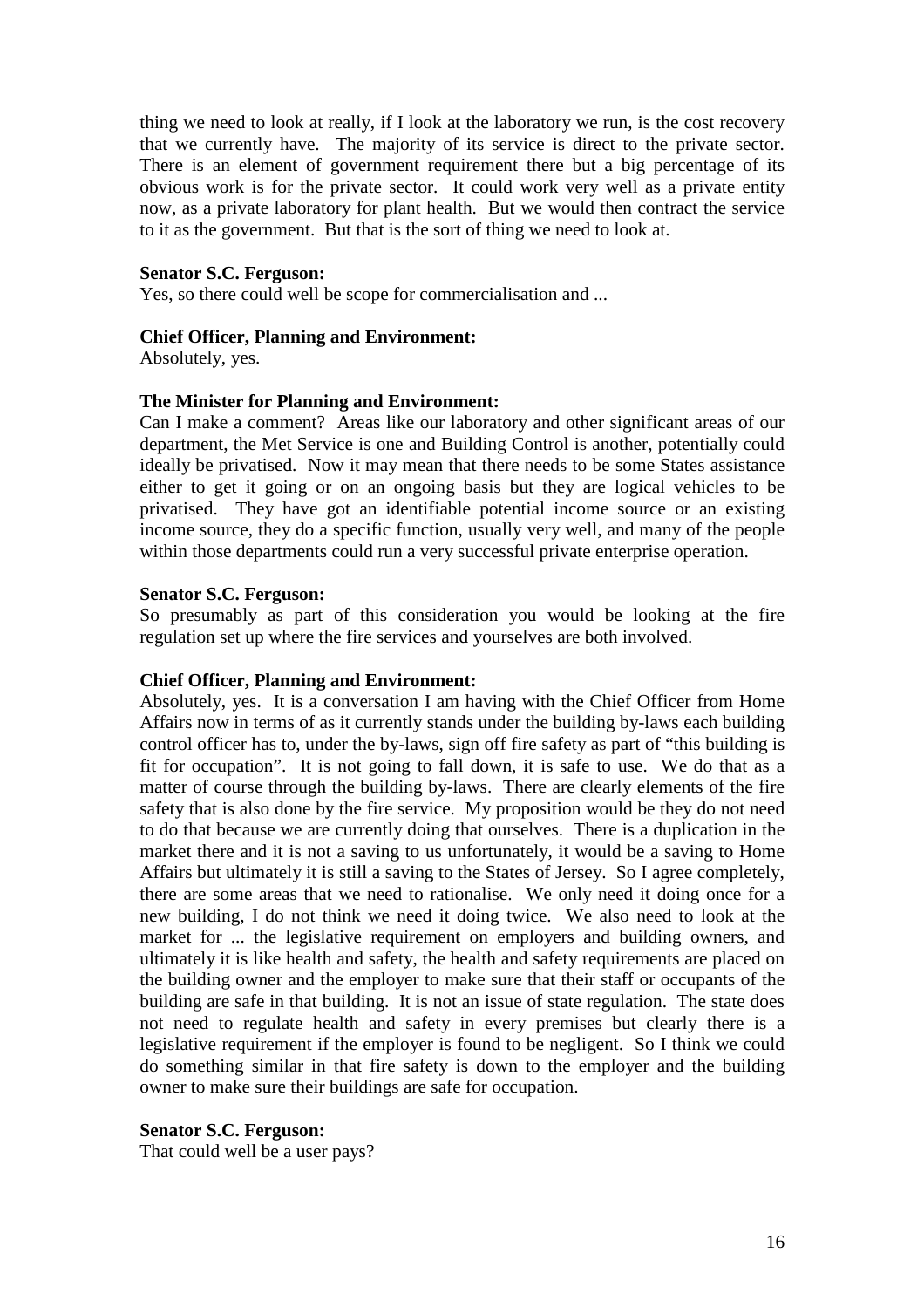## **Chief Officer, Planning and Environment:**

Ultimately it would be a complete ... it just would be a different model of delivery so that we would set the law clearly that would say that the buildings need to be safe for occupants whether they be new buildings or existing buildings. Ultimately insurance companies would then cover ... for the insurance for the premises the employer or building owner would need to prove their buildings are safe prior to getting insurance cover for the buildings. There is just a different model of delivery. Ultimately we get the same outcome, buildings are safe for their occupants but we do the initial check up front when they are built, from that point onwards though it is down to the occupant of the building to make sure that they are complying with the law.

## **Senator S.C. Ferguson:**

Is the natural wastage from staff expected within the department going to be sufficient to cover the charges and savings that you tend to bring in in the 3 year period of the C.S.R.?

## **Chief Officer, Planning and Environment:**

It is going to contribute. We have got a staffing age structure within the department which will, over the next 3 to 4 years potentially result in a number of retirements. We have got a lot of older members of staff. So undoubtedly that will play a role. What we do not know yet is what the individuals' motivation are, if you like. So some of the members of the staff may want to retire early or they may not but I certainly expect it to provide a ... it gives us opportunity for significant savings if people are retiring from posts. It is a far easier way of them looking at restructuring because those people are not in place. You have not got to go down a compulsory route, those people are leaving anyway, it then gives you a chance to potentially shuffle the deck differently as a result of that retirement. So that is how we are approaching it. I certainly think it will contribute some, and certainly in the next ... certainly some of our proposals will be related to retirements and restructures. Probably half and half I would have thought.

## **Senator S.C. Ferguson:**

Right. Will the C.S.R. prevent proactive political measures being undertaken with regards to the environment?

## **The Minister for Planning and Environment:**

Not at all. In fact the C.S.R. is an opportunity I have been waiting for. When I got the job I started trying to go through the budget to find areas myself where I thought there were savings, and it was made pretty clear to me at the time that that was not the job of the Minister and it came to a halt. It is interesting that the 3 areas that I identified at the time, which were what seemed to be an excessive number of leased cars at our premises at South Hill, the odd filing system where we outsource filing and bring files backwards and forwards from a private filing store, and the non cost recovery of our laboratory were clearly areas that needed to be addressed, and they are now being addressed. Andrew himself picked up the issues of the cars and got rid of some of them. The other 2 are being addressed in the C.S.R. But what we need to do with the C.S.R. is use this as an opportunity to identify what we really want out of our department and there are opportunities to significantly slim down the department. We have looked at some of those areas today. For example privatising building control, privatising the laboratories. There is a certain core of our business that is the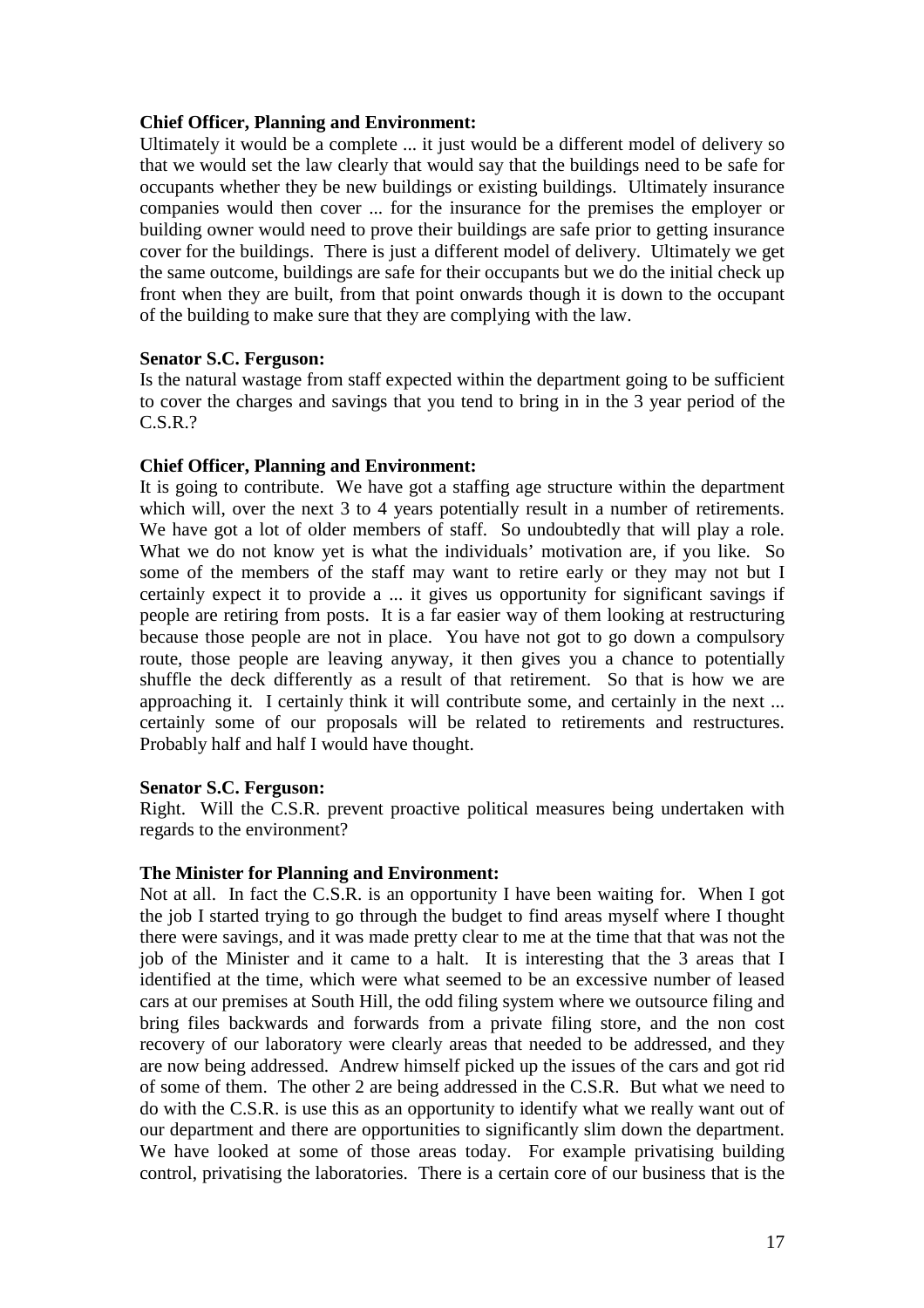job of state to deliver but there are a lot of peripheral things that could be hived off. But we need to be quite creative in doing that and actually be prepared to take some risks because they are not going to be that easy to deliver and there are going to be criticisms of doing so. But the C.S.R. provides political opportunity to deliver those if there is general political support, but it will mean a very different department.

#### **Senator S.C. Ferguson:**

A sort of slimmed down department.

## **The Minister for Planning and Environment:**

Slimmed down department delivering things that State should deliver and controlling other things that the States wants to see delivered. So I am not suggesting that you set up building control, for example, entirely outside the department. There would need to be some element of state control of the building control system. That may just be a supervisory role but there is no reason why a function like that cannot be provided by one or more private companies.

## **Deputy T.A. Vallois:**

With regards to the C.S.R. and, like you say, restructuring, and you have mentioned a few times capital expenditure in order to restructure, where do you think those funds a best met from in order to make the restructure that you are hoping for?

#### **The Minister for Planning and Environment:**

They have got to come centrally. We have no ability to deliver large capital sums unless someone wants to give us South Hill, which is not likely to happen. So we need to have support from the core in order to have the necessary capital to invest particularly in co-location and I.T. (information technology) systems. If you look at our planning system, the process of making a planning application is archaic, it is absolutely extraordinary that there is so much paper shuffled around that the whole application process depends on a file that is shunted from one person to another. Everything should be electronic. There is no reason why it should not be. It would have the advantage of making the department much more efficient and improving public access to information. But you need a lot of money to do it and we have not got the ability to deliver such changes so we struggle on with our existing archaic system, patching up our hopeless I.T. system known as Merlin, trying to make the thing work but actually you need a much more efficient system introduced that is ... it is not rocket science, it is used elsewhere but you have got to buy it and you need quite a lot of money to do so. You are talking 7 figure sums to do it.

#### **Chief Officer, Planning and Environment:**

Yes, I think we, as a department, certainly need to be pitching in for the invest to save funds which I believe will flow also through the C.S.R. There is undoubtedly areas there that if we spend money on we will save money in the longer term and pay that money back. We just need some seed money to get us going. Certainly I.T. is one of those classic areas where most of the people visiting South Hill are coming to visit and see a paper plan, there is absolutely no reason why, through decent investment, that cannot be self-serving from home through the internet. Internet connections are speeding up all the time and seeing plans online is an actual thing in some areas. So that is one area where people becoming more self-serving places less of burden on the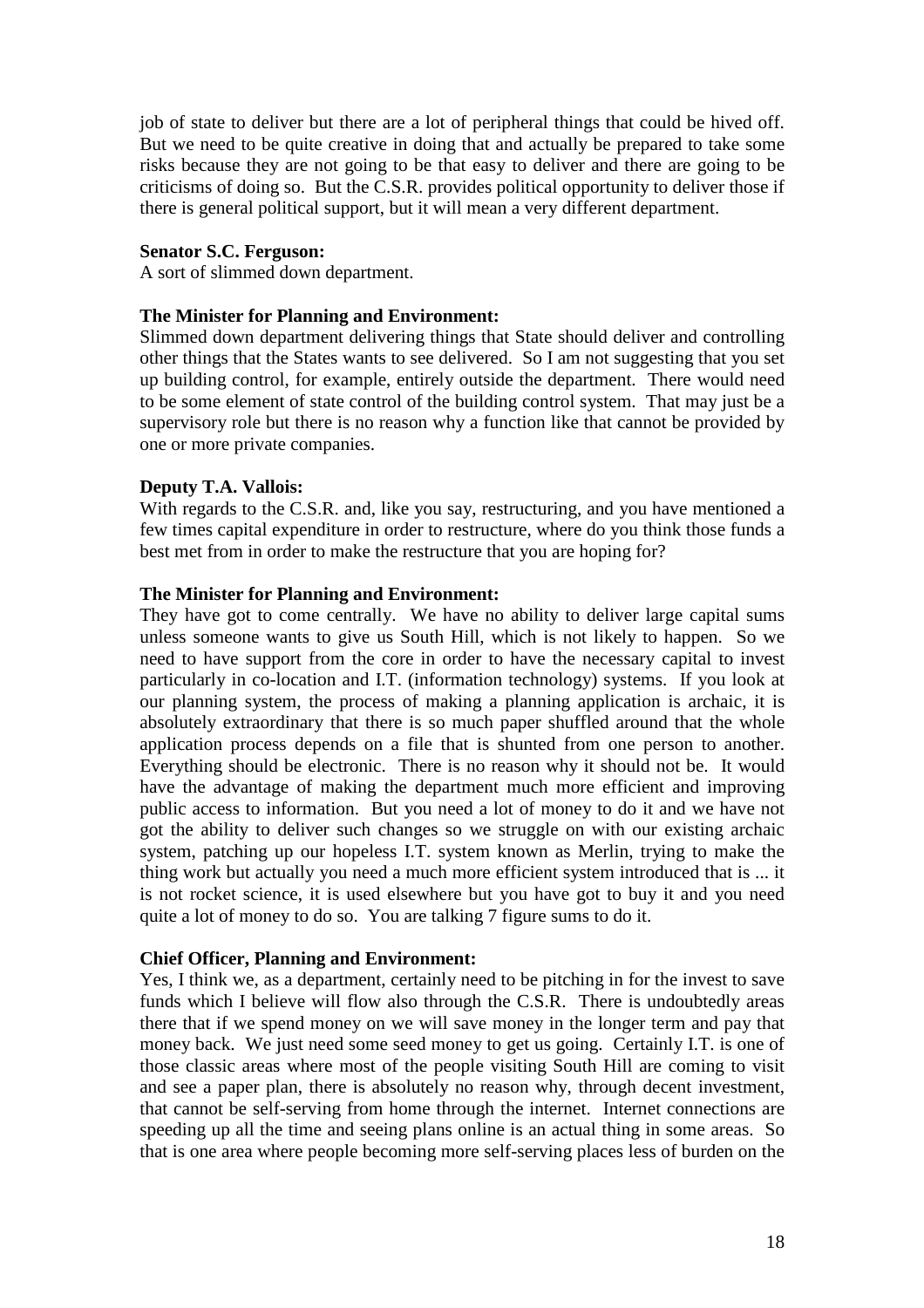state, we then do not have to gear up staff wise to deliver a public service in that way, people are still getting what they want though, but it is costing less.

[10:30]

## **The Minister for Planning and Environment:**

One of the questions you asked earlier is quite an eye-opener, how much does it cost to process an application. The answer is we do not know. The reason we do not know is because we have not got the systems to enable us to know. We should have a system that enables us to say officer A spent 5 hours on this application, officer B spent 3 hours on this application and the total cost was X. We are miles away from that at the moment. That is about good systems.

## **Deputy T.A. Vallois:**

Do you have a ballpark figure as to how much you think it would make you to restructure the department so that you can provide more efficiency, or will you know that later on down the line?

## **Chief Officer, Planning and Environment:**

What we are certainly looking at for 2012 and 2013, the further 8 per cent, is what information we can get through the new web service. So we are doing a piece of work at the moment with the web company who has delivered the new States web service, and we have got an indicative, quite small scale, figure to get a lot of our information up online, if you like, using the Google maps as an entry point. You can see where your planning applications are, listed buildings, listed trees that sort of thing. That is quite a low level of investment just to get that basic information up on the screen. To go to the next stage of online planning applications in effect we would need to make sure that all applications came in on the standard electronic form and we would then frankly just upload them automatically into the system. That would then sit there, public can view instantly. So we have not got a figure yet but certainly what we are intending to do is put a bid in for invest to save funding for 2012 and 2013 period so that we can invest some on planning online. I think it is one of those areas which there is a lot of public expectation on that and I think it would be very well ...

## **The Minister for Planning and Environment:**

To do the I.T. side of planning applications properly is certainly a 7 figure sum. To co-locate, presently we are told is £2 million. I have my doubts that that is right, I would have thought it could be significantly less than that but it certainly will not be less than £1 million. Those are the 2 best things we could do.

## **Senator S.C. Ferguson:**

Is there standard software to do this?

## **The Minister for Planning and Environment:**

Yes.

## **Chief Officer, Planning and Environment:**

Yes, there are planning systems or there are systems. The U.K. (United Kingdom) is a very good example of planning online. Most authorities now in the U.K. have gone ... planning authorities have gone through planning online. A lot of scanning of back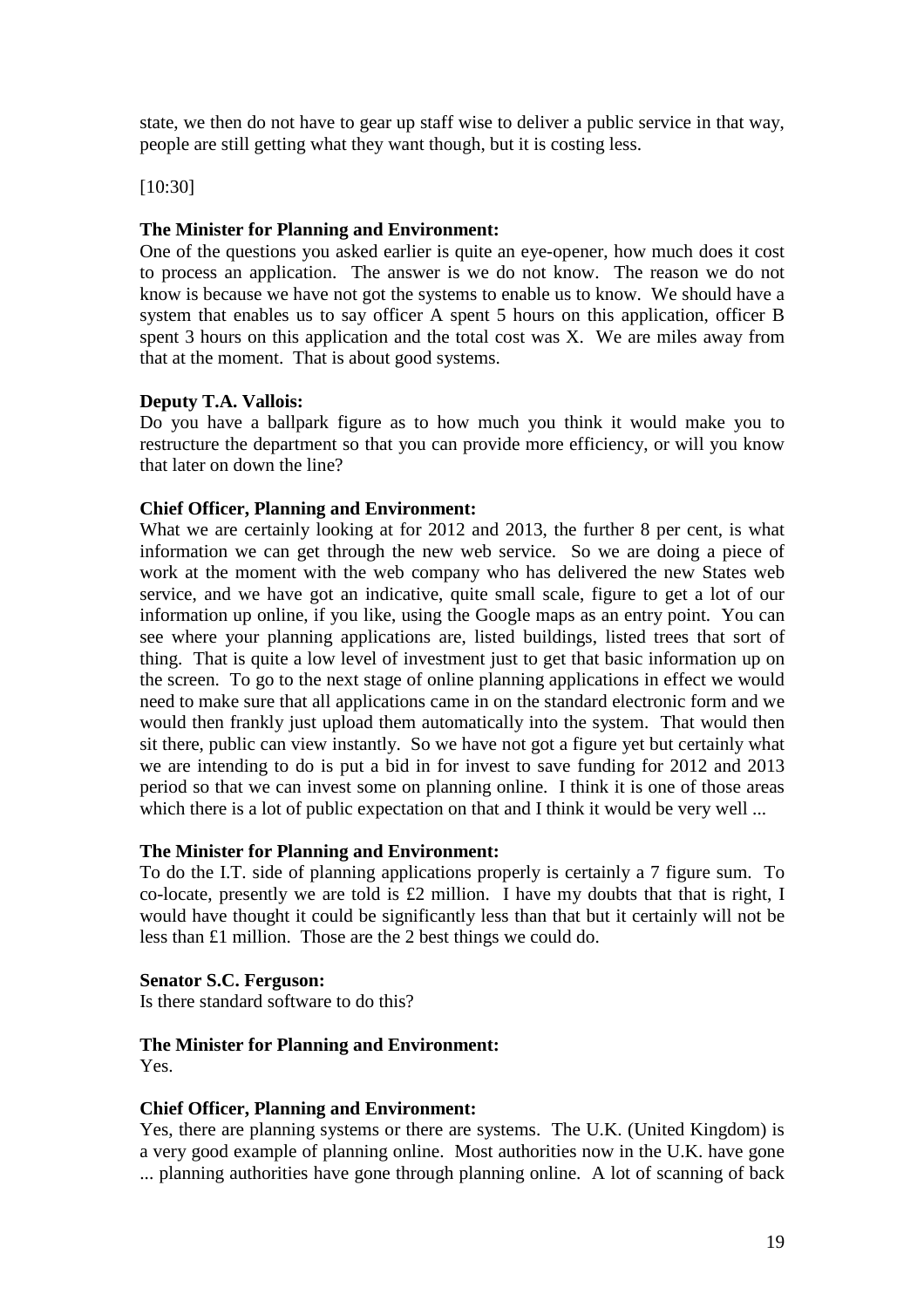information and to a certain extent it had been helped from seed funding through their planning delivery grant which has been in existence in the U.K. now for a number of years, which, in effect, is central government funding to local authorities. Certainly when I was in Southampton we spent in the order of £300,000-400,000 getting our I.T. systems up to speed, whereby a lot more data was available online and we received electronic applications. I think we got up to about 40 per cent online receipt. So it can be done certainly, and some authorities are better than others, but it does cost quite a lot of money upfront to get there.

## **Senator S.C. Ferguson:**

Yes, but it if it is a standard system that you can just twiddle a bit as opposed to a bespoke system which is black hole ...

## **Chief Officer, Planning and Environment:**

You do not need to develop bespoke software. You may need to tweak standard packages but you certainly will not need to develop bespoke software and I would not be interested if you did have to. I think bespoke software is a black hole, as you have suggested, and it usually does not work. But I was looking at Hammersmith and Fulham quite recently and Hammersmith and Fulham have absolutely everything about a property online. You just put in the property address and you get the complete planning history back to the 1960s, including all the plans. That is the sort of system we should aspire to. It is fantastic.

## **Senator S.C. Ferguson:**

That would save quite a lot of money in sending copies of everything to each of the parish halls.

## **The Minister for Planning and Environment:**

It would also save the files getting stuck on people's desks for weeks or months on end as well.

## **Senator S.C. Ferguson:**

Yes. What obstacles do you foresee in hindering the overall C.S.R. process?

## **The Minister for Planning and Environment:**

Everyone is going to be saying the same. Everyone is going to say: "We can save loads of money but we need loads of cash upfront to enable us to save money." There is going to be bun fight to get your share of the cash. We are fortunate in that we are a relatively small department so the amounts we will probably be looking for will be less than other departments but that does not mean we will get it. The probability is at the end of the day there will be some reluctance to invest to save because the amounts collectively are going to be pretty big, I guess.

## **Deputy T.A. Vallois:**

But the invest to save, you said if you were to take that money and use it you would pay it back.

## **The Minister for Planning and Environment:**